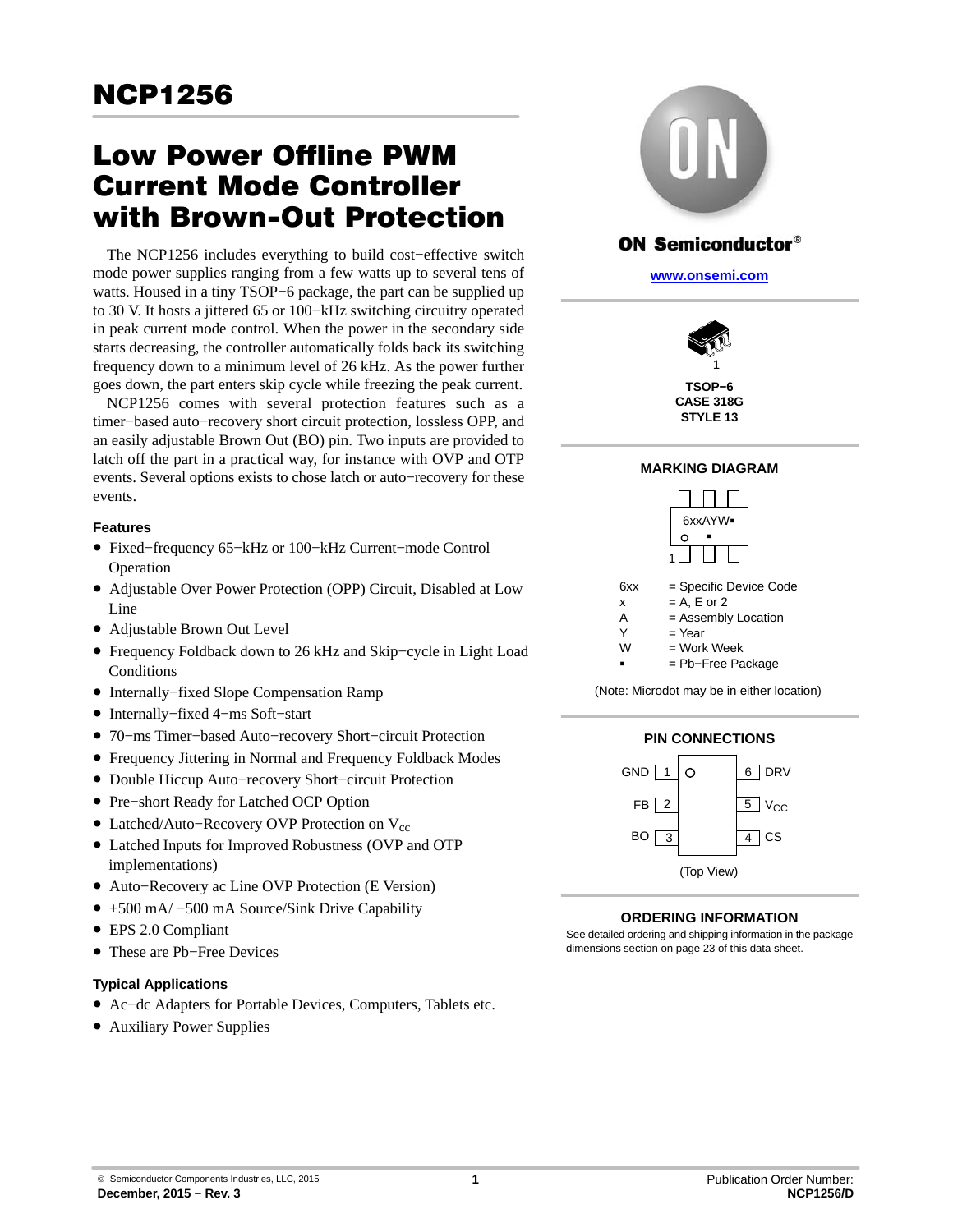

Figure 1. Typical Application Example - Latched OVP on V<sub>cc</sub>



**Figure 2. Typical Application Example – OVP is Latched on BO**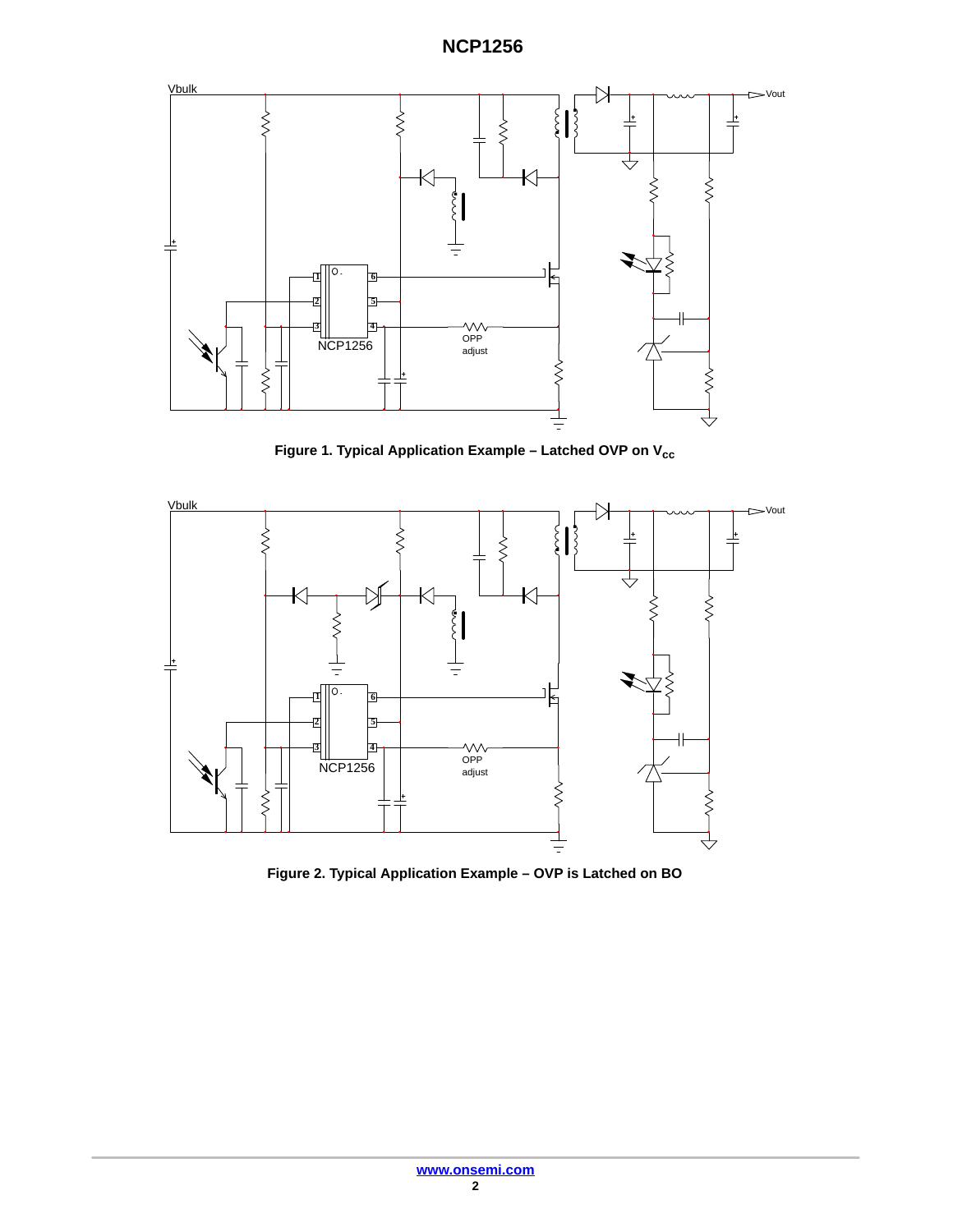

Figure 3. Typical Application Example - OVP is Latched on V<sub>cc</sub>, OTP Latched on CS

| <b>Pin No</b> | <b>Pin Name</b> | <b>Function</b>                               | <b>Pin Description</b>                                                                                                                                                                                                                                                                    |
|---------------|-----------------|-----------------------------------------------|-------------------------------------------------------------------------------------------------------------------------------------------------------------------------------------------------------------------------------------------------------------------------------------------|
|               | <b>GND</b>      |                                               | The controller ground.                                                                                                                                                                                                                                                                    |
| 2             | FB.             | Feedback pin                                  | Hooking an optocoupler collector to this pin will allow regulation.                                                                                                                                                                                                                       |
| 3             | BO/OVP          | Adjust the BO level<br>Latch input            | A voltage below the programmed level stops the controller. When<br>above, the controller can start. When the pin is brought above<br>4.5 V for four consecutive clock cycles, the part latches off. With<br>the E version, an auto-recovery ac line OVP is available through<br>this pin. |
| 4             | CS.             | Current sense + OPP adjustment<br>Latch input | This pin monitors the primary peak current but also offers a<br>means to introduce over power compensation. When the pin is<br>brought above 1.5 V during the off time, the part permanently<br>latches off.                                                                              |
| 5             | $V_{c.c.}$      | Supplies the controller -<br>protects the IC  | This pin is connected to an external auxiliary voltage. An OVP<br>comparator monitors this pin and offers a means to latch the con-<br>verter in fault conditions.                                                                                                                        |
| 6             | <b>DRV</b>      | Driver output                                 | The driver's output to an external MOSFET gate.                                                                                                                                                                                                                                           |

#### **Table 1. PIN DESCRIPTIONS**

### **Table 2. OPTIONS**

| <b>Controller</b> | <b>Frequency</b> | <b>OCP</b>    | OVP on BO     | <b>OVP/OTP</b><br>СS | <b>OVP</b><br>$V_{cc}$ |
|-------------------|------------------|---------------|---------------|----------------------|------------------------|
| NCP1256ASN65T1G   | 65 kHz           | Latched       | Latched       | Latched              | Latched                |
| NCP1256BSN65T1G   | 65 kHz           | Auto-recovery | Latched       | Latched              | Latched                |
| NCP1256ASN100T1G  | 100 kHz          | Latched       | Latched       | Latched              | Latched                |
| NCP1256BSN100T1G  | 100 kHz          | Auto-recovery | Latched       | Latched              | Latched                |
| NCP1256ESN65T1G   | 65 kHz           | Auto-recovery | Auto-recovery | Auto-recovery        | Auto-recovery          |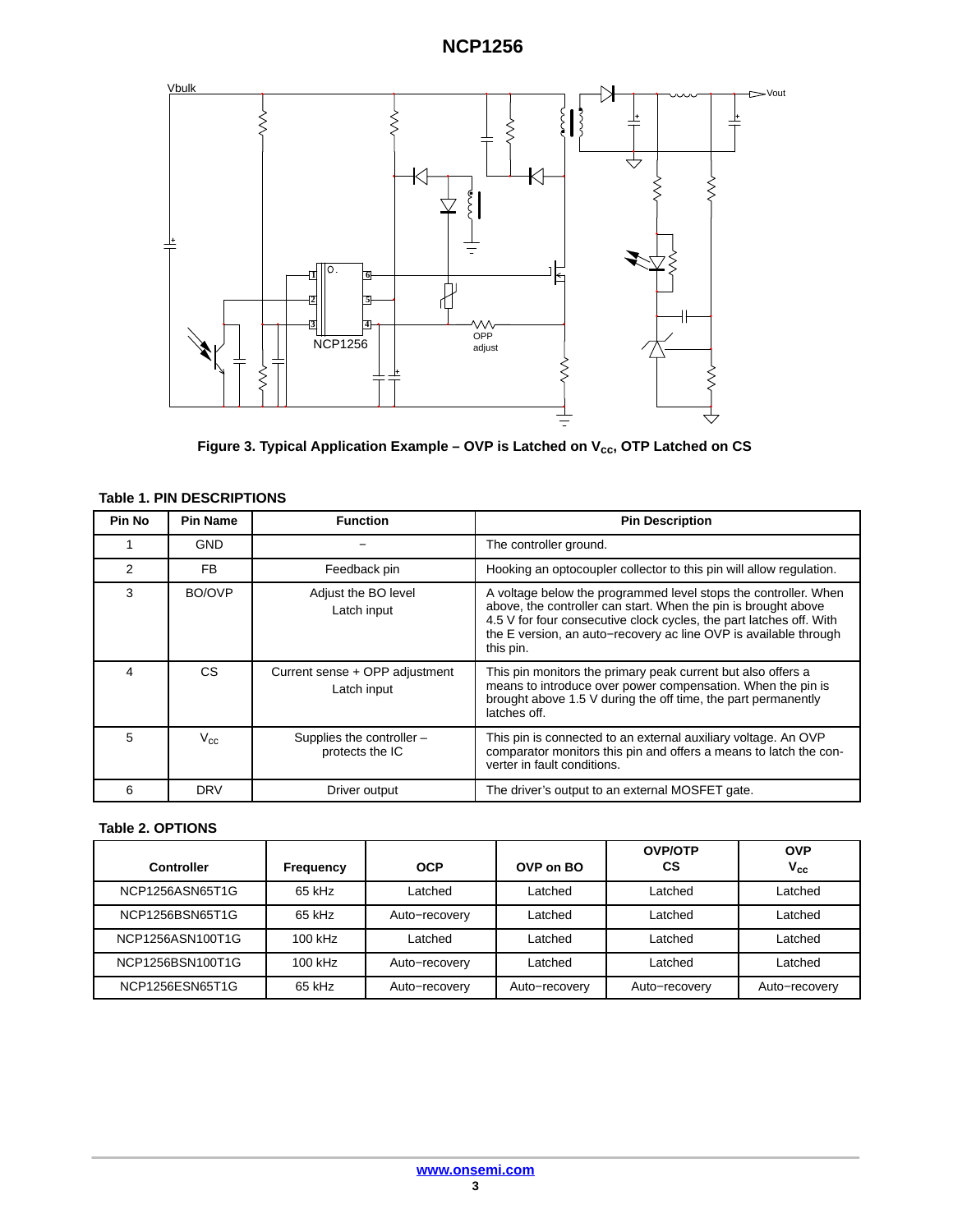

**Figure 4. Internal Block Diagram**

### **Table 3. MAXIMUM RATINGS TABLE**

| Symbol                                 | Rating                                                        | Value                   | Unit               |
|----------------------------------------|---------------------------------------------------------------|-------------------------|--------------------|
| $V_{\rm cc}$                           | Power Supply voltage, V <sub>cc</sub> pin, continuous voltage | $-0.3$ to 28            | v                  |
|                                        | Maximum voltage on low power pins CS, FB and BO               | $-0.3$ to 10            | v                  |
| V <sub>DRV</sub>                       | Maximum voltage on DRV pin                                    | $-0.3$ to $V_{cc}$ +0.3 | v                  |
| $R_{\theta J-A}$                       | Thermal Resistance Junction-to-Air                            | 360                     | $\rm ^{\circ}$ C/W |
| $\mathsf{T}_{\mathsf{J},\mathsf{max}}$ | Maximum Junction Temperature                                  | 150                     | $^{\circ}C$        |
|                                        | Storage Temperature Range                                     | $-60$ to $+150$         | $^{\circ}C$        |
| <b>HBM</b>                             | Human Body Model ESD Capability per JEDEC JESD22-A114F        | 4                       | kV                 |
| MМ                                     | Machine Model ESD Capability per JEDEC JESD22-A115C           | 200                     | $\vee$             |
| <b>CDM</b>                             | Charged-Device Model ESD Capability per JEDEC JESD22-C101E    | 750                     | v                  |

Stresses exceeding those listed in the Maximum Ratings table may damage the device. If any of these limits are exceeded, device functionality should not be assumed, damage may occur and reliability may be affected.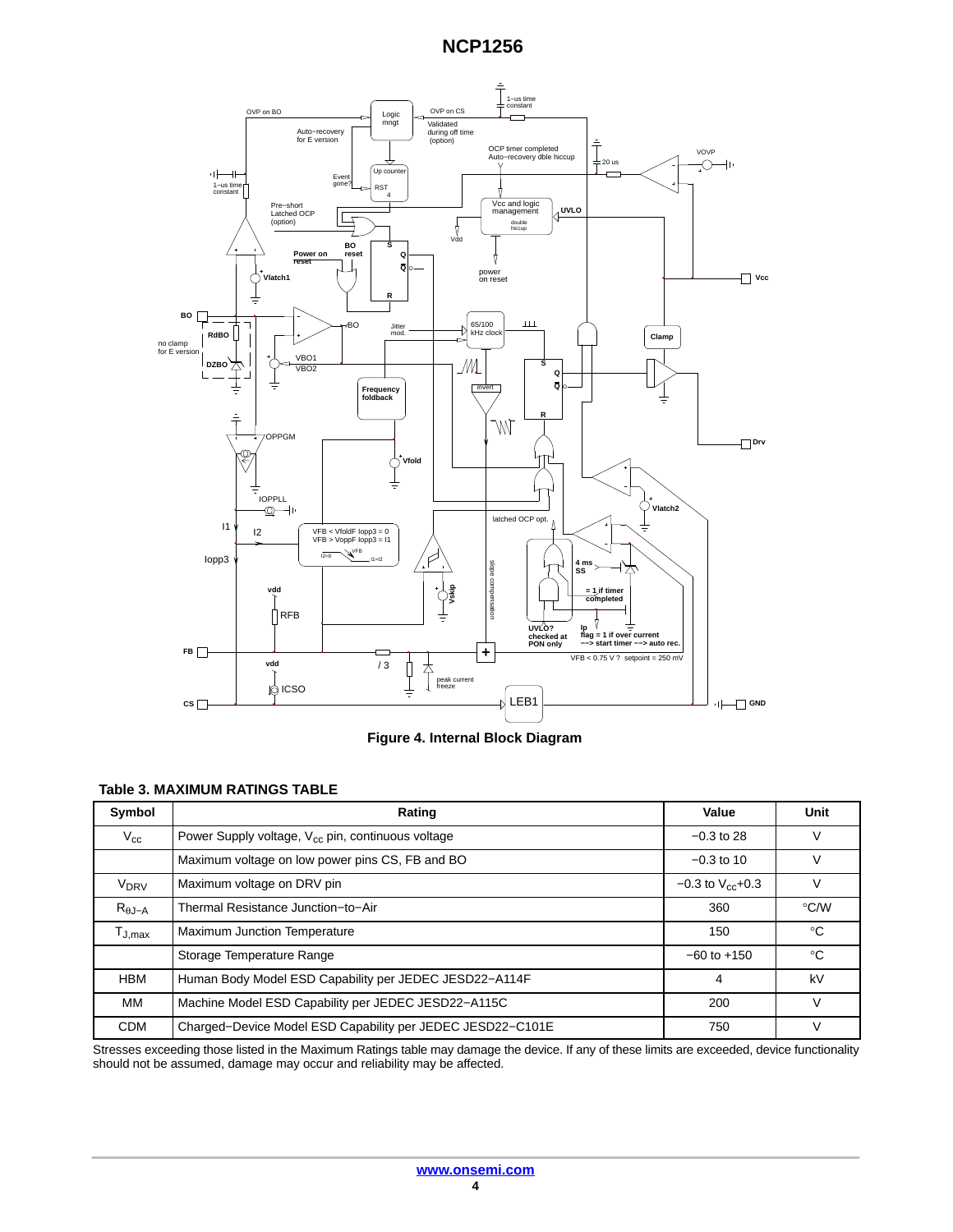#### <span id="page-4-0"></span>**Table 4. ELECTRICAL CHARACTERISTICS**

(For typical values T $_{\rm J}$  = 25°C, for min/max values T $_{\rm J}$  = –40°C to +125°C, Max T $_{\rm J}$  = 150°C, V $_{\rm cc}$  = 12 V unless otherwise noted)

| Symbol                         | Rating                                                                                                                                 | <b>Pin</b> | Min | Typ                                         | Max | Unit   |  |
|--------------------------------|----------------------------------------------------------------------------------------------------------------------------------------|------------|-----|---------------------------------------------|-----|--------|--|
| <b>SUPPLY SECTION</b>          |                                                                                                                                        |            |     |                                             |     |        |  |
| VCC <sub>ON</sub>              | $V_{CC}$ increasing level at which driving pulses are authorized                                                                       | 5          | 16  | 18                                          | 20  | $\vee$ |  |
| $\text{VCC}_{(\text{min})}$    | V <sub>CC</sub> decreasing level at which driving pulses are stopped                                                                   | 5          | 8.3 | 8.9                                         | 9.5 | $\vee$ |  |
| <b>VCC<sub>HYST</sub></b>      | Hysteresis Vcc <sub>ON</sub> -Vcc <sub>(min)</sub>                                                                                     | 5          | 8   |                                             |     | V      |  |
| VCC <sub>reset</sub>           | Latched state reset voltage                                                                                                            | 5          |     | $V_{\text{CC}(min)} - 2$<br>$50 \text{ mV}$ |     | $\vee$ |  |
| ICC <sub>1</sub>               | Start-up current                                                                                                                       | 5          |     |                                             | 10  | μA     |  |
| ICC <sub>2</sub>               | Internal IC consumption with $V_{FB} = 3.2$ V and $C_1 = 0$<br>$F_{SW}$ = 65 kHz<br>$F_{\text{SW}}$ = 100 kHz                          | 5          |     | 1.30<br>1.35                                |     | mA     |  |
| ICC <sub>3</sub>               | Internal IC consumption with $V_{FB} = 3.2$ V and $C_1 = 1$ nF<br>$F_{SW}$ = 65 kHz<br>$F_{\text{SW}}$ = 100 kHz                       | 5          |     | 1.8<br>2.5                                  |     | mA     |  |
| l <sub>dis</sub>               | Natural part consumption in hiccup mode – non switching                                                                                | 5          |     | 350                                         |     | μA     |  |
| $\mathsf{ICC}_{\mathsf{stby}}$ | Static consumption between two skip cycles                                                                                             | 5          |     | 420                                         |     | μA     |  |
| ICC <sub>noload</sub>          | Internal IC consumption while in skip mode ( $V_{cc}$ = 14 V, driving a typi-<br>cal 7-A/600-V MOSFET, includes opto current) (Note 1) | 5          |     | 440                                         |     | μA     |  |
| <b>DRIVE SECTION</b>           |                                                                                                                                        |            |     |                                             |     |        |  |

| т,                   | Output voltage rise–time $@$ CL = 1 nF, 10–90% of output signal                              | 6 |    | 40  |    | ns            |
|----------------------|----------------------------------------------------------------------------------------------|---|----|-----|----|---------------|
| $T_{\rm f}$          | Output voltage fall–time $\textcircled{a}$ CL = 1 nF, 10–90% of output signal                | 6 |    | 30  |    | ns            |
| $R_{OH}$             | Source resistance                                                                            | 6 |    | 13  |    | Ω             |
| $R_{OL}$             | Sink resistance                                                                              | 6 |    | 6   |    | Ω             |
| <sup>I</sup> source  | Peak source current, $V_{GS} = 0$ V (Note 2)                                                 | 6 |    | 500 |    | mA            |
| $I_{\text{sink}}$    | Peak sink current, $V_{GS} = 12$ V (Note 2)                                                  | 6 |    | 500 |    | mA            |
| V <sub>DRVIow</sub>  | DRV pin level at $V_{CC}$ close to VCC <sub>(min)</sub> with a 33-k $\Omega$ resistor to GND | 6 | 8  |     |    | $\mathcal{U}$ |
| V <sub>DRVhigh</sub> | DRV pin level at $V_{CC} = V_{OVP} - 0.2 V - DRV$ unloaded                                   | 6 | 10 | 12  | 14 |               |

#### **CURRENT COMPARATOR**

| V <sub>Limit</sub>   | Maximum internal current setpoint - no OPP                                                                        | 4              | 0.744 | 0.8 | 0.856 | $\vee$  |
|----------------------|-------------------------------------------------------------------------------------------------------------------|----------------|-------|-----|-------|---------|
| V <sub>foldl</sub>   | Default internal voltage set point for frequency foldback trip point $\approx 63\%$<br>4<br>of V <sub>limit</sub> |                |       |     |       | mV      |
| V <sub>freezel</sub> | Internal peak current setpoint freeze ( $\approx$ 31% of V <sub>limit</sub> )                                     | 4              |       | 250 |       | mV      |
| T <sub>DEL</sub>     | Propagation delay from current detection to gate off-state                                                        | 4              |       | 40  | 60    | ns      |
| $T_{LEB1}$           | Leading Edge Blanking Duration - first OCP path                                                                   | 4              |       | 300 |       | ns      |
| $T_{\rm SS}$         | Internal soft-start duration activated upon startup, auto-recovery                                                | —              |       | 4   |       | ms      |
| <b>I</b> cso         | Internal pull–up source for pin opening safety test                                                               | 4              |       | 1   |       | μA      |
| IOPP1                | Voltage on $V_{FB}$ < $V_{fold}$ , percentage of applied OPP current                                              | 4              |       | 0   |       | %       |
| $I_{OPP2}$           | Voltage on $V_{FR}$ > $V_{foldF}$ + 0.7 V, percentage of applied OPP current                                      | $\overline{4}$ |       | 100 |       | %       |
| IOPP3                | Voltage on pin 3 = 2.65 V (265 V rms in) AND $V_{FB} > V_{foldF}$                                                 | 4              | 170   | 185 | 210   | μA      |
| <b>OPP3clp</b>       | Voltage on pin 3 > 2.65 V - clamped OPP current                                                                   | 4              |       | 185 |       | μA      |
| <b>OPPLL</b>         | OPP current delivered from CS pin for $V_{pin3} = V_{\text{BOn}}$                                                 | 4              |       |     | 6     | μA      |
| OPPg <sub>m</sub>    | Internal OTA for OPP current generation from BO                                                                   | 4              | 105   | 115 | 125   | $\mu$ S |

[1](#page-5-0). For information only, collected on a typical 45−W adapter.

[2](#page-5-0). Guaranteed by design

[3](#page-5-0). Not tested in production.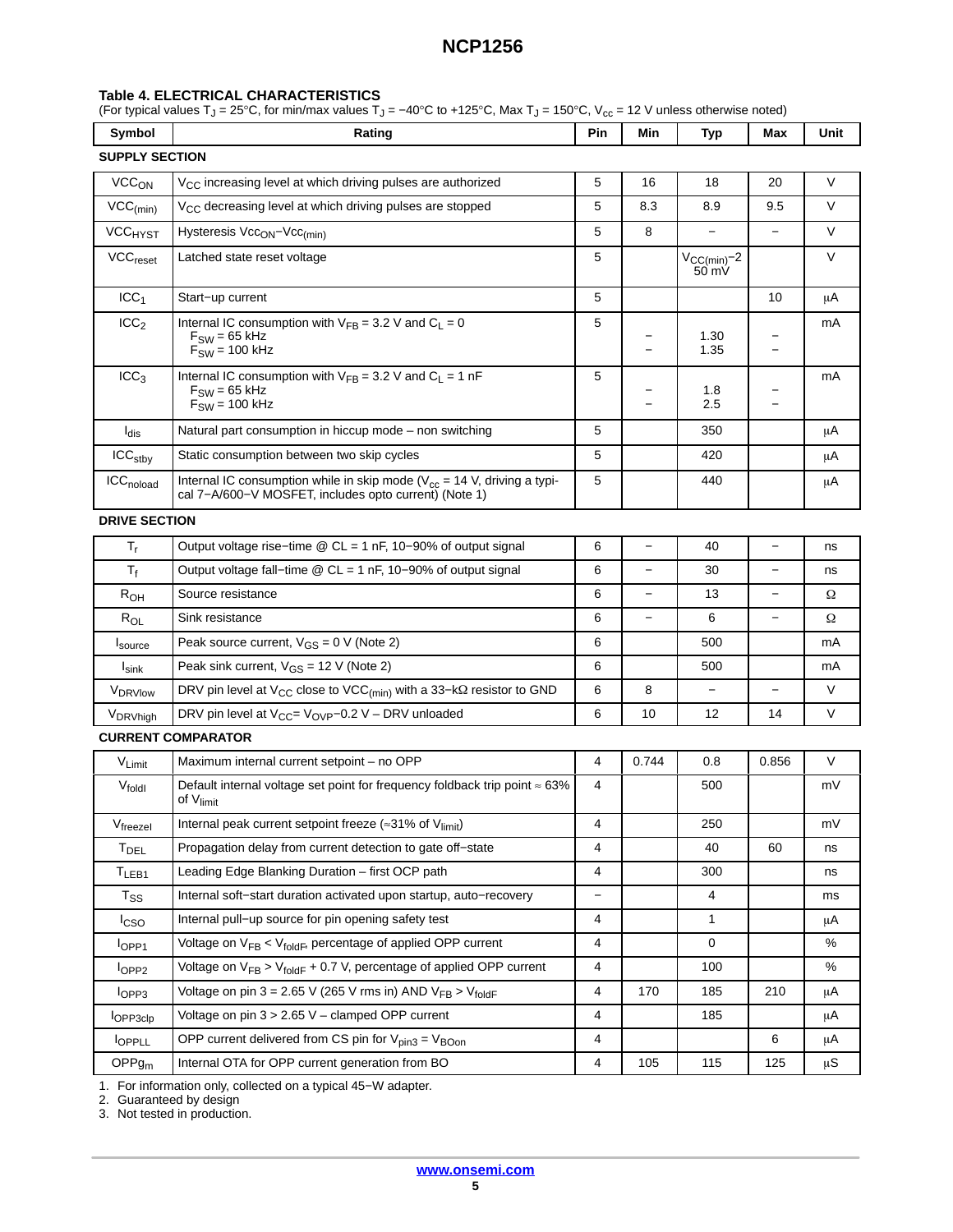#### <span id="page-5-0"></span>**Table [4.](#page-4-0) ELECTRICAL CHARACTERISTICS**

(For typical values T $_{\rm J}$  = 25°C, for min/max values T $_{\rm J}$  = –40°C to +125°C, Max T $_{\rm J}$  = 150°C, V $_{\rm cc}$  = 12 V unless otherwise noted)

| Symbol                        | Rating                                                                                 | Pin                      | Min      | <b>Typ</b> | Max       | Unit               |
|-------------------------------|----------------------------------------------------------------------------------------|--------------------------|----------|------------|-----------|--------------------|
|                               | INTERNAL OSCILLATOR                                                                    |                          |          |            |           |                    |
| f <sub>OSC,nom</sub>          | <b>Oscillation Frequency</b><br>65 kHz version<br>100 kHz version                      |                          | 61<br>93 | 65<br>100  | 70<br>107 | kHz                |
| $D_{\text{max}}$              | Maximum duty ratio                                                                     | —                        | 77       | 80         | 83        | %                  |
| f <sub>jitter</sub>           | Frequency jittering in percentage of $f_{\rm OSC}$                                     | $\qquad \qquad -$        |          | ±5         |           | %                  |
| f <sub>swing</sub>            | Swing frequency over the whole frequency range                                         | $\overline{\phantom{0}}$ |          | 240        |           | Hz                 |
| <b>FEEDBACK SECTION</b>       |                                                                                        |                          |          |            |           |                    |
| $R_{up}$                      | Internal pull-up resistor                                                              | 2                        |          | 30         |           | kΩ                 |
| $R_{eq}$                      | Equivalent ac resistance from FB to gnd                                                | 2                        | 19       | 23         | 26        | $k\Omega$          |
| <b>I</b> <sub>ratio</sub>     | Pin 2 to current setpoint division ratio                                               | $\overline{\phantom{0}}$ |          | 3          |           |                    |
| $V_{\text{freezeF}}$          | Feedback voltage below which the peak current is frozen                                | 2                        |          | 0.75       |           | V                  |
|                               | <b>FREQUENCY FOLDBACK</b>                                                              |                          |          |            |           |                    |
| VfoldF                        | Frequency foldback level on the feedback pin $-\approx$ 63% of maximum<br>peak current | $\overline{\phantom{0}}$ |          | 1.5        |           | V                  |
| $\mathsf{F}_{\mathsf{trans}}$ | Minimum operating frequency                                                            |                          | 22       | 26         | 30        | kHz                |
| Vfold, end                    | End of frequency foldback feedback level, $F_{sw} = F_{trans}$                         |                          |          | 1.2        |           | V                  |
| V <sub>skip</sub>             | Skip-cycle level voltage on the feedback pin                                           | <sup>-</sup>             |          | 0.6        |           | V                  |
| Skip<br>hysteresis            | Hysteresis on the skip comparator (Note 3)                                             |                          |          | 45         |           | mV                 |
|                               | <b>INTERNAL SLOPE COMPENSATION</b>                                                     |                          |          |            |           |                    |
| $S_{65}$                      | Compensation ramp slope, $F_{sw} = 65$ kHz                                             |                          |          | 30         |           | $mV/\mu s$         |
| $S_{100}$                     | Compensation ramp slope, $F_{sw}$ = 100 kHz                                            |                          |          | 50         |           | $mV/\mu s$         |
| <b>PROTECTIONS</b>            |                                                                                        |                          |          |            |           |                    |
| Vlatch1                       | Latching level input, brown-out input                                                  | 3                        | 4.3      | 4.5        | 4.7       | V                  |
| V <sub>latch2</sub>           | Latching level, current sense input, off time only                                     | 4                        | 1.45     | 1.5        | 1.55      | V                  |
| T <sub>latch-count</sub>      | Number of clock cycles before latch confirmation from pin 3&4                          | $\qquad \qquad -$        |          | 4          |           |                    |
| T <sub>latch-del</sub>        | OVP detection time constant                                                            |                          |          | 1          |           | μS                 |
| Timer                         | Internal auto-recovery fault timer duration                                            | $\overline{\phantom{0}}$ | 50       | 70         | 90        | ms                 |
| V <sub>OVP</sub>              | Latched over voltage protection on the $V_{cc}$ rail                                   | 6                        | 25.3     | 26         | 26.8      | V                  |
| $T_{OVP}$ -del                | Delay before OVP confirmation on V <sub>cc</sub>                                       | 6                        |          | 25         |           | μs                 |
| $I_{BO}$                      | Brown-Out input bias current, V <sub>BO</sub> < D <sub>ZBO</sub>                       | 3                        |          | 0.02       |           | μA                 |
| $V_{\text{BOn}}$              | Turn-on voltage                                                                        | 3                        | 0.76     | 0.8        | 0.87      | V                  |
| V <sub>BOoff</sub>            | Turn-off voltage                                                                       | 3                        | 0.66     | 0.7        | 0.74      | V                  |
| T <sub>BO</sub>               | De-bouncing filter on BO comparator                                                    | 3                        |          | 50         |           | μS                 |
| $R_{\text{dBO}}$              | Dynamic Zener diode resistance (all versions except E)                                 | $\mathbf{3}$             |          | 1          |           | $\mathsf{k}\Omega$ |
| D <sub>ZBO</sub>              | Active Zener diode clamping BO signal (all versions except E)                          | $\sqrt{3}$               | 3.1      | 3.3        | 3.5       | V                  |

1. For information only, collected on a typical 45−W adapter.

2. Guaranteed by design

3. Not tested in production.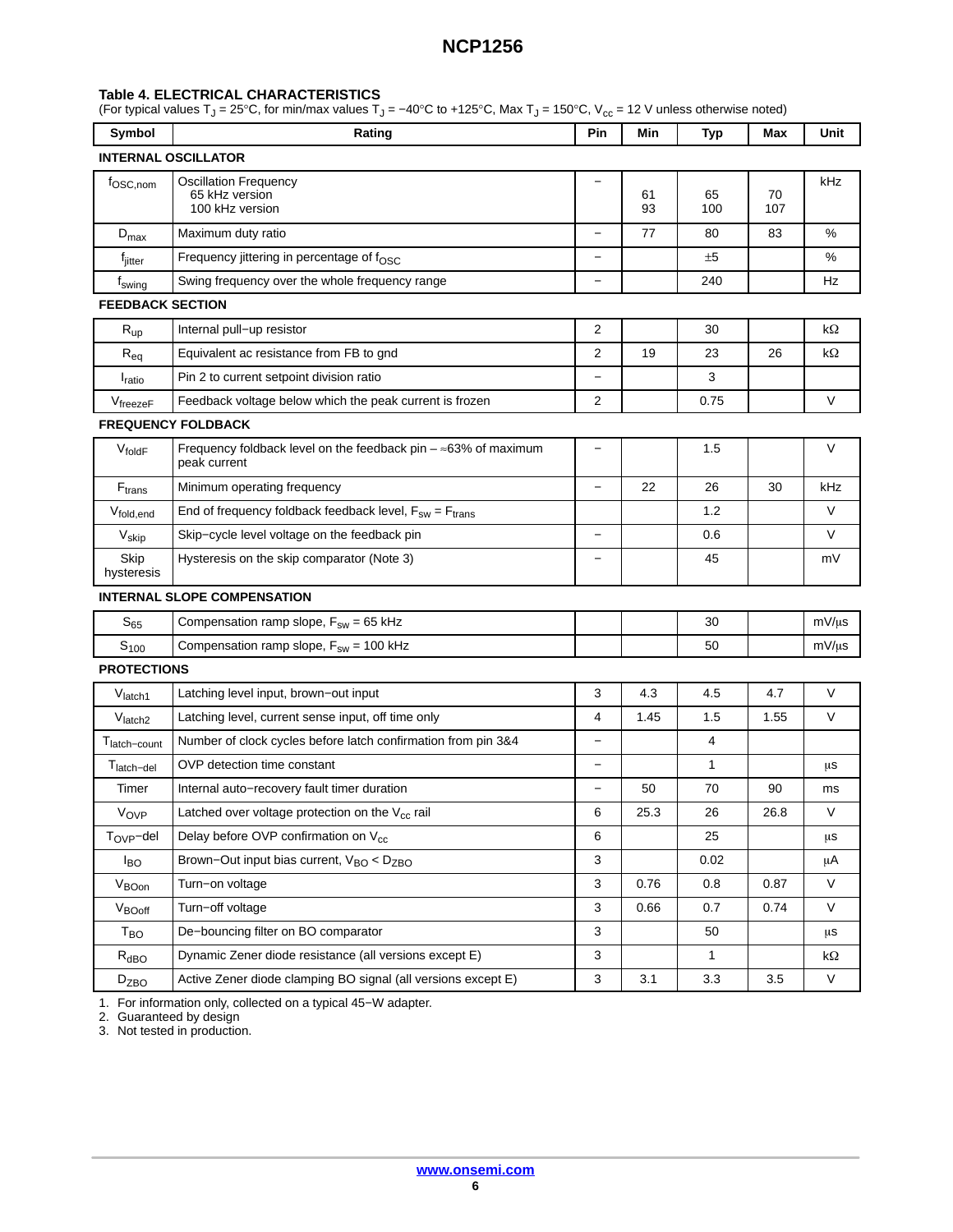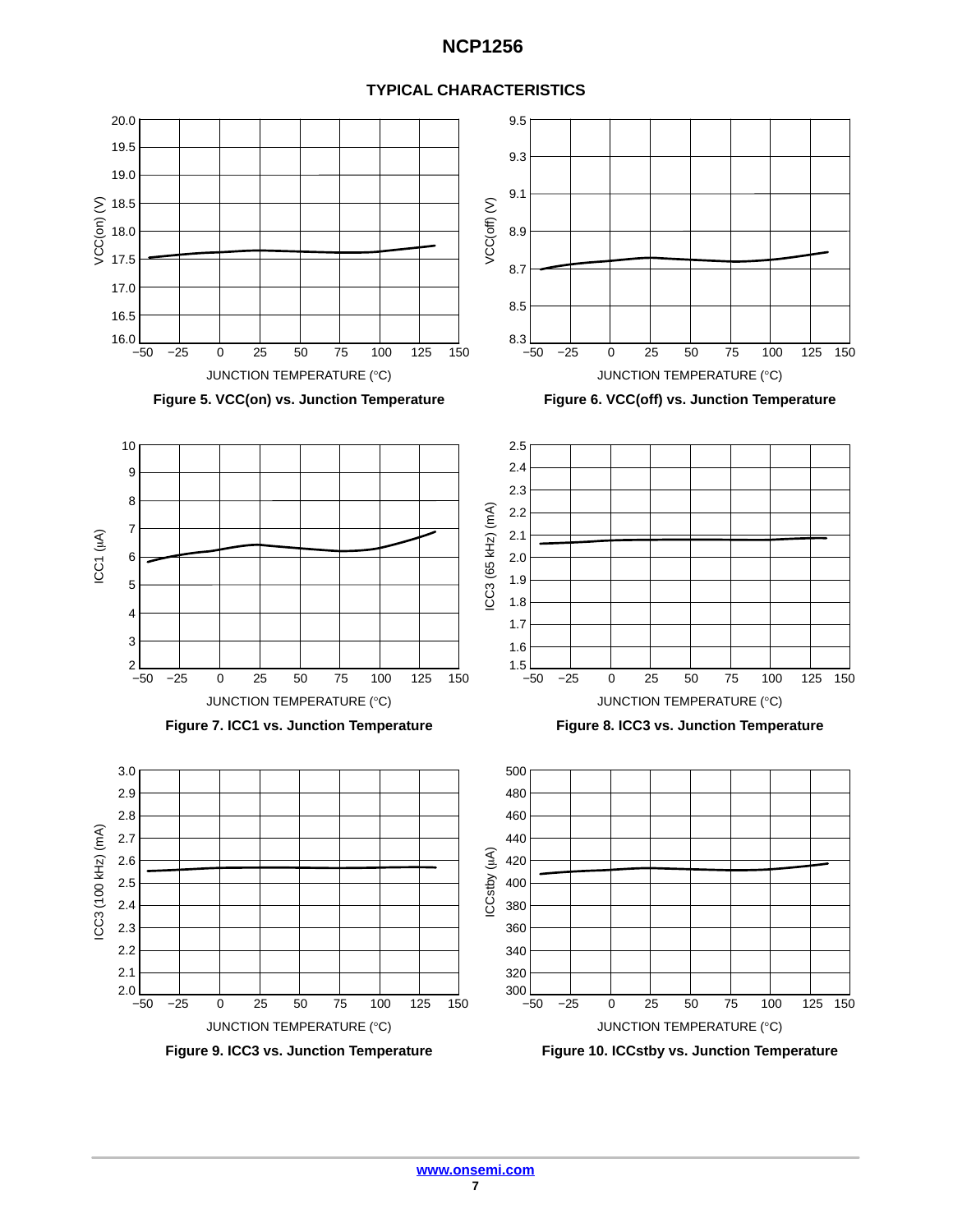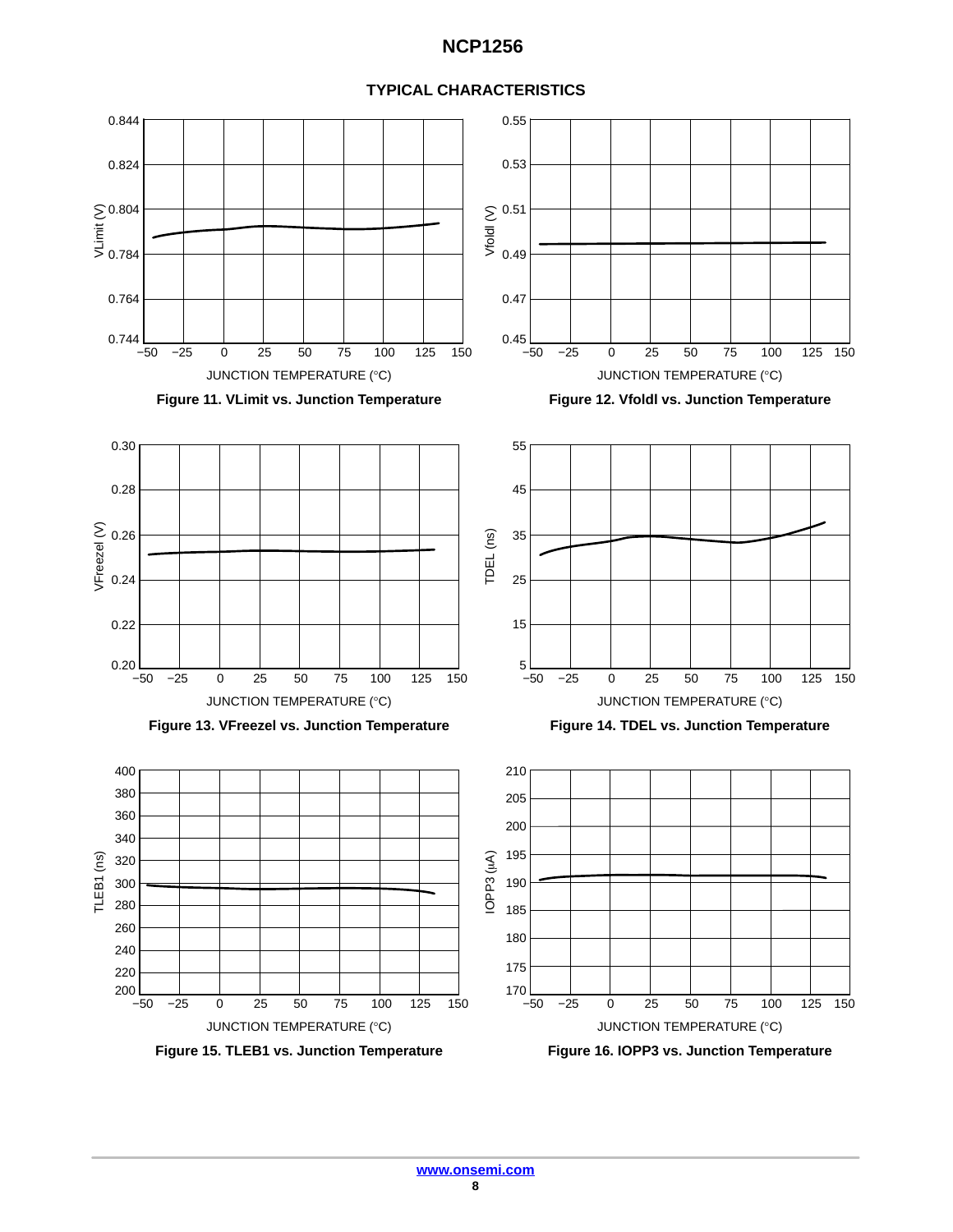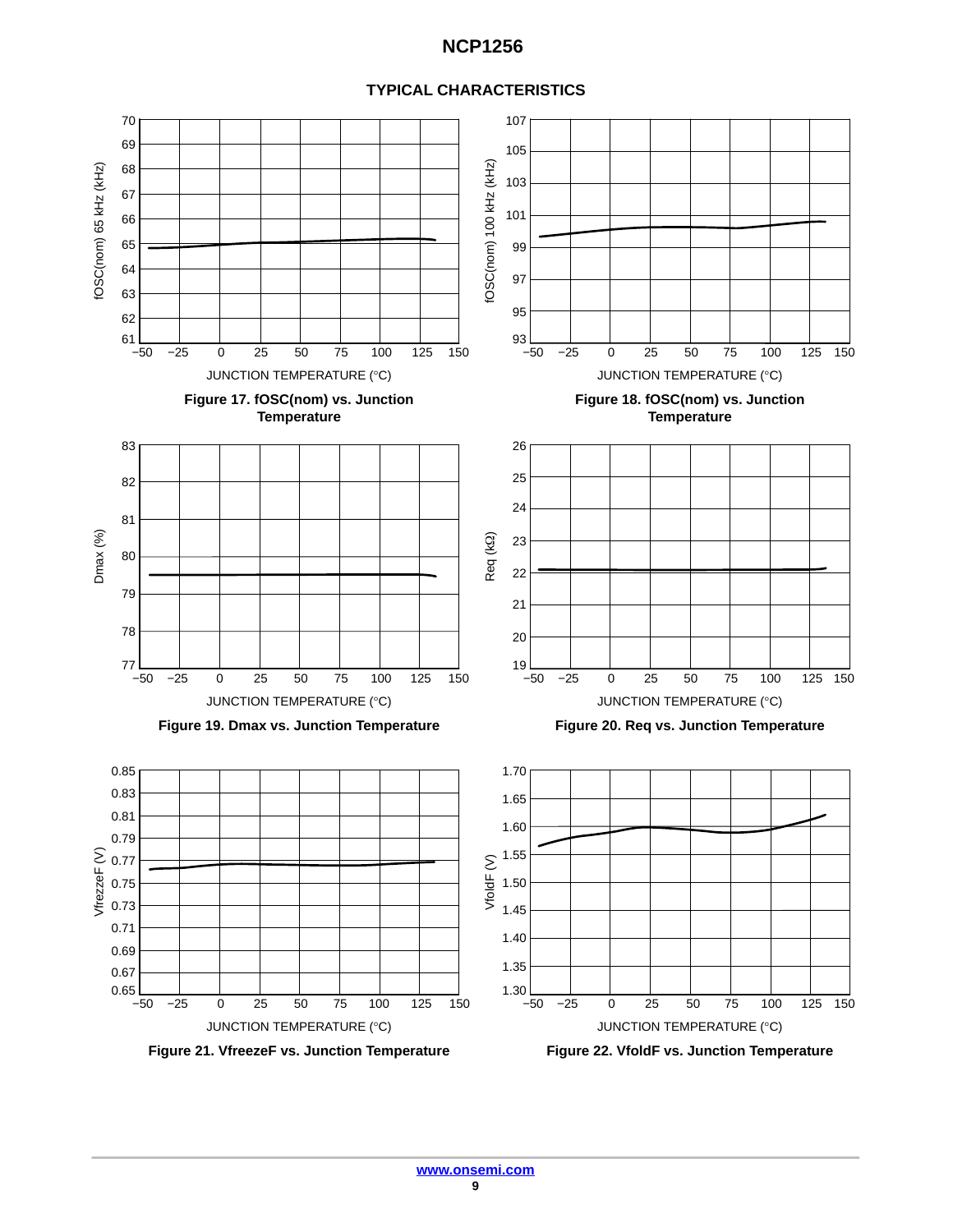

#### **TYPICAL CHARACTERISTICS**

**Figure 27. Vlatch2 vs. Junction Temperature Figure 28. Timer vs. Junction Temperature**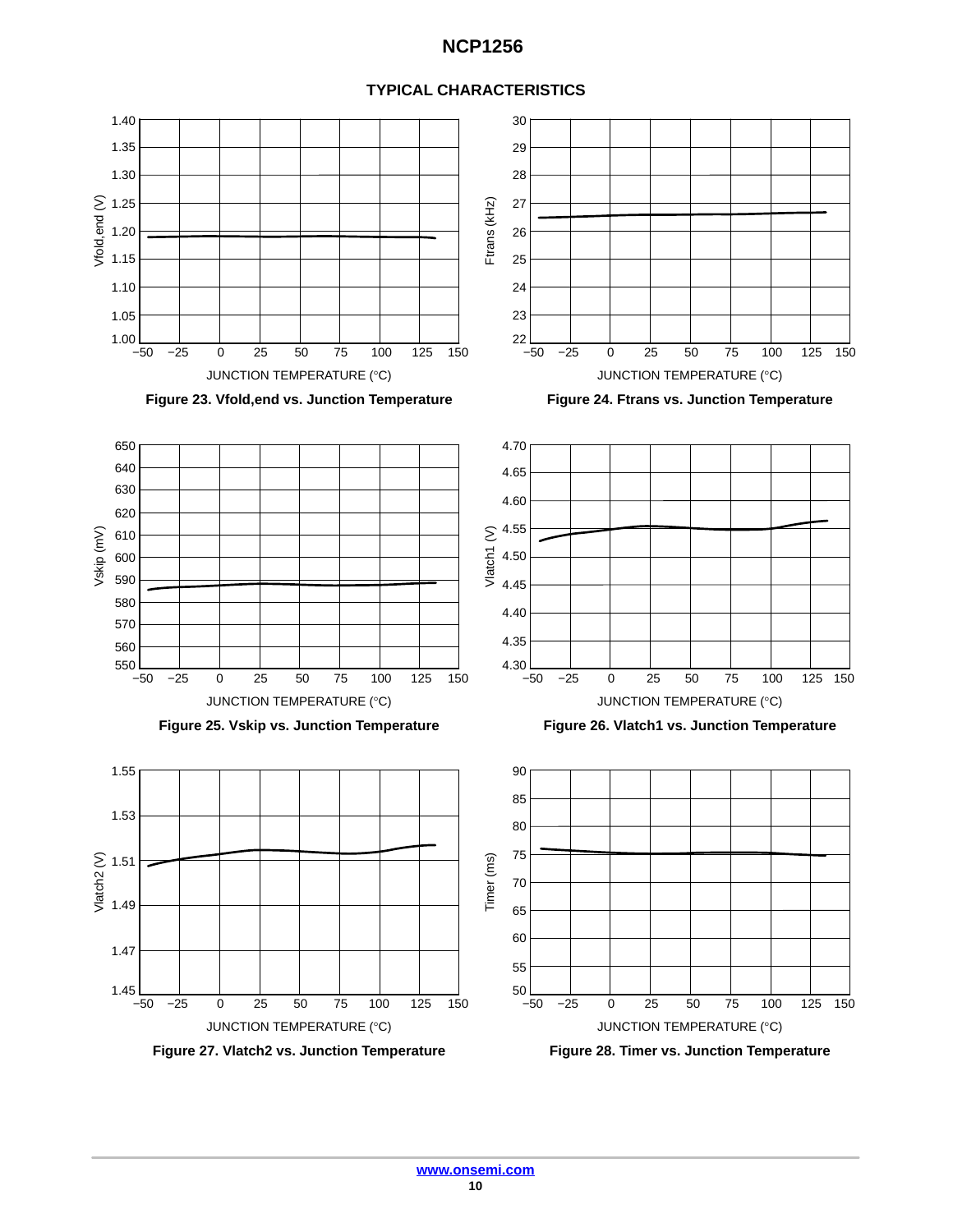



**Figure 33. DZBO vs. Junction Temperature**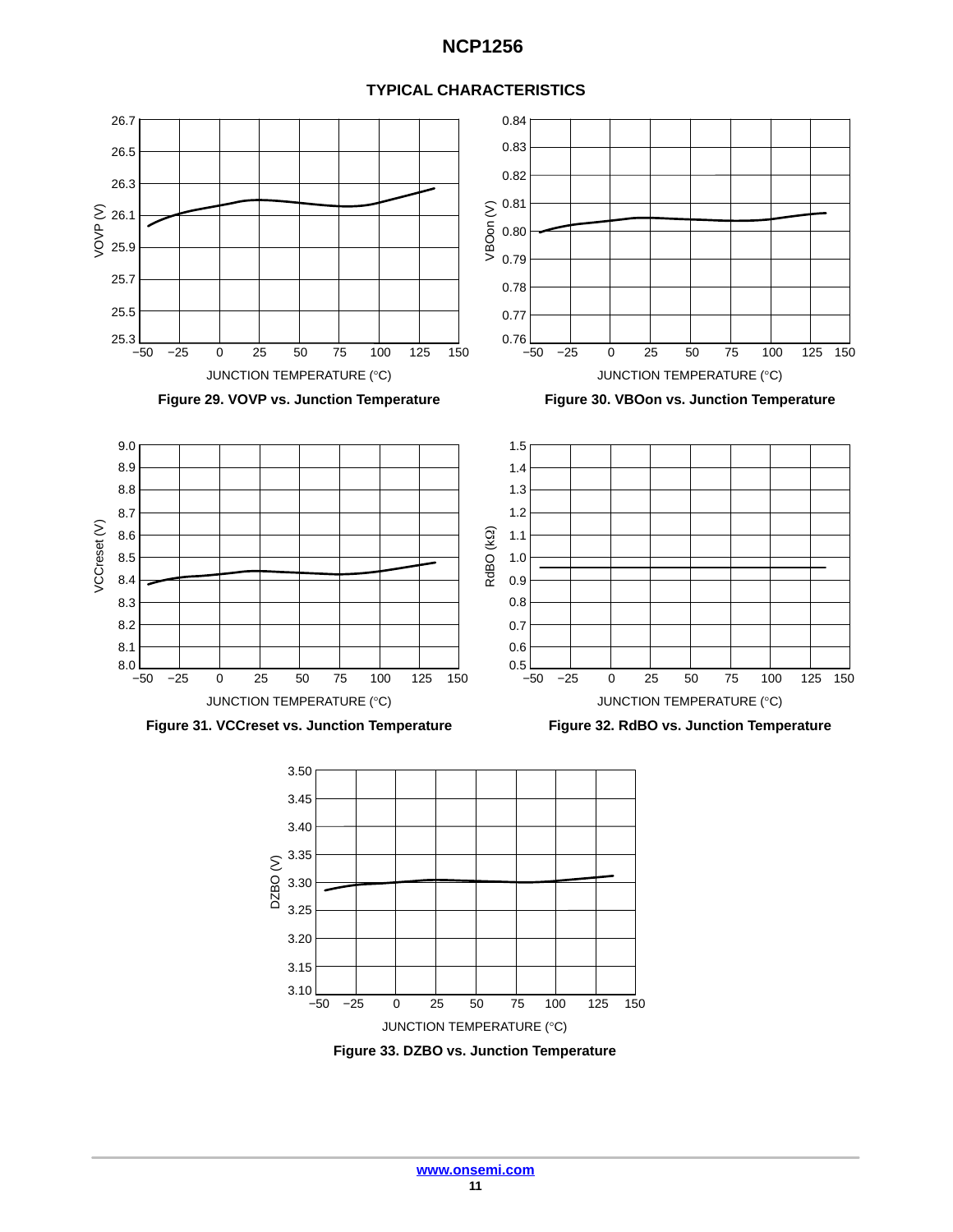### **APPLICATION INFORMATION**

NCP1256 implements a standard current mode architecture where the switch−off event is dictated by the peak current setpoint. This component represents the ideal candidate where low part−count and cost effectiveness are key design parameters, particularly in low−cost ac−dc adapters, open−frame power supplies etc. NCP1256 brings all the necessary components normally needed in today modern power supply designs, bringing several enhancements such as a non−dissipative OPP, a brown−out protection and two independent latch inputs for OVP/OTP implementations. All these features are packed in a tiny TSOP−6 package.

- **Current−mode operation with internal slope compensation:** implementing peak current mode control at a fixed 65−kHz or 100−kHz frequency, the NCP1256 includes an internal slope compensation signal whose level will cover most of offline design cases. Additional ramp can be added via a simple scheme around the feedback or current sense pin as described below.
- **Brown−out protection:** a portion of the input mains (or the rectified bulk rail) is brought to pin 3 via a resistive network. When the voltage on this pin is too low, the part stops pulsing. No re−start attempt is made until the controller senses that the voltage is back within its normal range. When the brown−out comparator senses the voltage is acceptable, it sends a general reset to the controller (latched states are released) and authorizes re−start. Please note that a re–start is always synchronized with a VCC<sub>ON</sub> transition event for a clean start–up sequence. If  $V_{cc}$  is naturally above  $VCC<sub>ON</sub>$  when the BO circuit recovers, re−start is immediate.
- **Internal OPP:** the part internally buffers the brown out voltage and transforms it into a current, sourced out of the CS pin. By inserting a resistance between the sense resistor and the CS pin, the designer has the ability to build an offset and precisely adjust the OPP level he needs. Please note that the OPP current starts from 0 when the BO voltage is 0.8 V, a low−line condition. It helps pass maximum power at the lowest input voltage despite a strong compensation at high line. OPP is also disabled in frequency foldback mode for a better light−load efficiency.
- **Low startup current:** reaching a low no−load standby power always represents a difficult exercise when the controller draws a significant amount of current during start−up. Thanks to its proprietary architecture, the  $NCP1256$  is guaranteed to draw less than 10  $\mu$ A maximum (guaranteed at a 125– $\rm ^{\circ}C$  T<sub>i</sub>), easing the design of low standby power adapters.
- **EMI jittering:** an internal low−frequency modulation signal varies the pace at which the oscillator frequency

is modulated. This helps spreading out energy in conducted noise analysis. To improve the EMI signature at low power levels, the jittering is kept in frequency foldback mode (light load conditions).

- **Frequency foldback capability:** a continuous flow of pulses is not compatible with no−load/light−load standby power requirements. To excel in this domain, the controller observes the feedback pin and when it reaches a level of 1.5 V, it starts reducing switching frequency. When the feedback level reaches 1.2−V, the frequency hits its lower stop at 26 kHz. When the feedback pin goes further down and reaches 0.75 V, the peak current setpoint is internally frozen at 31% of the maximum limit. Below this point, if power continues to drop, the feedback pins passes below 0.6 V and the controller enters classical skip−cycle mode.
- **Internal soft−start:** a soft−start precludes the main power switch from being stressed upon start up and it reduces output voltage overshoots. In this controller, the soft−start is internally fixed to 4 ms. Soft−start is activated when a new startup sequence occurs or during an auto−recovery hiccup.
- **OVP inputs:** the NCP1256 welcomes two inputs. One is located in the brown out input whose upper dynamic range is less than 3 V at a 375−V dc input. If an external event lifts the BO pin above 4.5 V for four consecutive clock cycles, the part permanently latches off. Noise immunity is strengthened by reducing the BO pin resistance when the voltage on the pin exceeds 3.3 V (beyond the OPP dynamic range). In the E version, the clamp is removed and the fault is fully auto−recovery for an efficient ac line OVP. The second OVP input is placed in the current sense pin and is only observed during the off−time duration. If during the off time the current sense pin is lifted above 1.5 V typically four consecutive clock cycles, the part latches off. By connecting an NTC via a diode to the auxiliary winding, a cheap and accurate OTP can be implemented. Regardless of the trip mode (BO or CS), when latched,  $V_{cc}$  hiccups between both UVLO levels while all drive pulses are off. Reset occurs when a) the BO voltage drops below  $V_{BO(off)}$  during a going-down V<sub>cc</sub> cycle or b)  $V_{cc}$  passes below the reset voltage  $VCC_{reset}$  which is  $V_{\text{CC}(min)}$ −250 mV. When either event is detected, the IC goes through a new fresh start−up sequence.
- $V_{cc}$  OVP: an OVP protects the circuit against  $V_{cc}$ runaways. The fault must be present at least 20 µs to be validated. This OVP is latched, except on E version where it is auto−recovery.
- **Short−circuit protection:** short−circuit and especially over−load protections are difficult to implement when a strong leakage inductance between auxiliary and power windings affects the transformer (the auxiliary winding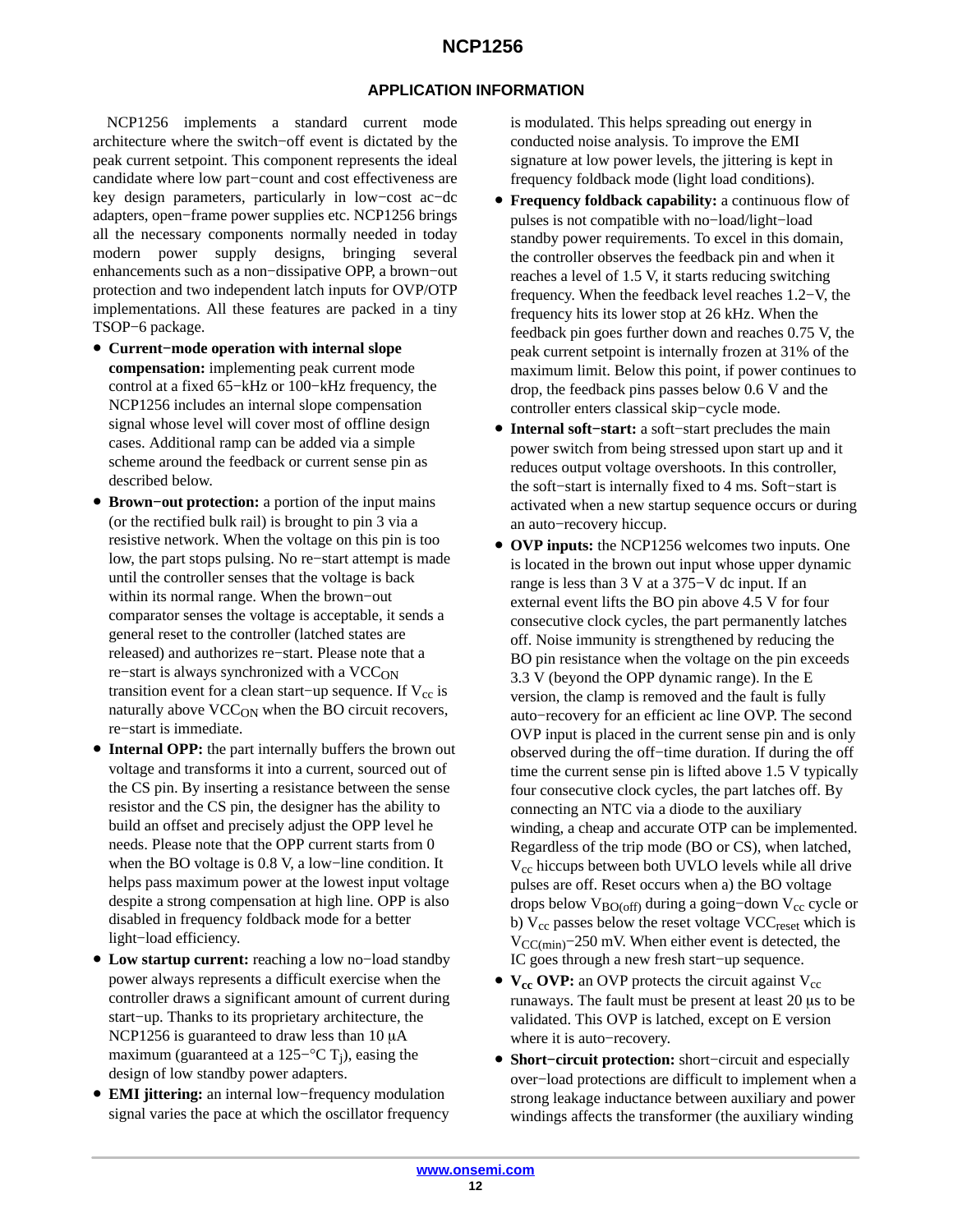<span id="page-12-0"></span>level does not properly collapse in presence of an output short). In this controller, every time the internal 0.8−V maximum peak current limit is activated (or less when OPP is used), an error flag is asserted and a time period starts, thanks to the programmable timer. When the timer has elapsed, the controller enters a double−hiccup auto−recovery mode or is fully latched depending on the selected option.

Please note that with the latched OCP option, the part becomes sensitive to the UVLO event only at the first power−on sequence. Any UVLO event is ignored afterwards (normal auto−recovery operation). This is to pass the pre−short test at power up:

1. if the internal error flag is armed (short circuit) AND a UVLO event is sensed, the part is immediately latched. UVLO sensing is ignored after the first sucessful start−up sequence.

- 2. if an UVLO signal is detected but the error flag is not asserted, double−hiccup auto−recovery occurs and the part tries to resume operations.
- 3. if the error flag is asserted without UVLO, the part classically permanently latches off.

#### **Start−up Sequence**

The NCP1256 start−up voltage is purposely made high to permit large energy storage in a small  $V_{cc}$  capacitor value. This helps operate with a small start−up current which, together with a small  $V_{cc}$  capacitor, will not hamper the start−up time. To further reduce the standby power, the controller start−up current is purposely kept low, below 10 μA. Start–up resistors can therefore be connected to the bulk capacitor or directly to the mains input voltage if you wish to save a few more mW.



**Figure 34. The startup resistor can be connected to the input mains for further power dissipation reduction**

Figure 34 shows a typical recommended configuration where start−up resistors connect together to the mains input. This technique offers the benefit of freely discharging the X2 capacitor usually part of the EMI filter. The calculation of these resistors depends on several parameters. Assuming a 0.47–µF X2 capacitor, the safety standard recommends a time constant less than 1 s maximum when a resistor is connected in parallel to provide a discharge path. This sets the upper limit for the sum of discharge resistors connected to the controller  $V_{cc}$ :

$$
R_{\text{startup}} < \frac{1}{0.47 \, \mu} < 2.1 \, \text{M}\Omega \tag{eq. 1}
$$

The first step starts with the calculation of the needed  $V_{cc}$ capacitor which will supply the controller until the auxiliary winding takes over. Experience shows that this time  $t_1$  can be between 5 and 20 ms. Considering that we need at least an energy reservoir for a  $t_1$  time of 10 ms, the  $V_{cc}$  capacitor must be larger than:

$$
CV_{CC} \ge \frac{I_{CC}t_1}{VCC_{on} - VCC_{min}} \ge \frac{1.5 \text{ m} \times 10 \text{ m}}{9} \ge 1.6 \text{ }\mu\text{F}
$$

Let us select a 2.2–μF capacitor at first and experiments in the laboratory will let us know if we were too optimistic for *t*1. Experiments across temperature range are important as capacitance and ESR of this  $V_{cc}$  capacitor can be affected. The  $V_{cc}$  capacitor being known, we can now evaluate the charging current we need to bring the  $V_{cc}$  voltage from 0 to the IC VCC<sub>on</sub> voltage, 18 V typical. This current has to be selected to ensure start−up at the lowest mains (85 V rms) to be less than 3 s (2.5 s for design margin):

$$
I_{charge} \geq \frac{\text{VCC}_{on}C_{V_{CC}}}{2.5} \geq \frac{18 \times 2.2 \text{ }\mu}{2.5} \geq 16 \text{ }\mu\text{A} \qquad \text{(eq. 3)}
$$

If we account for the 10-µA current that will flow inside the controller  $(I_1$  in Figure 34), then the total charging current delivered by the start–up resistor must be 26  $\mu$ A, rounded to 30 µA. If we connect the start–up network to both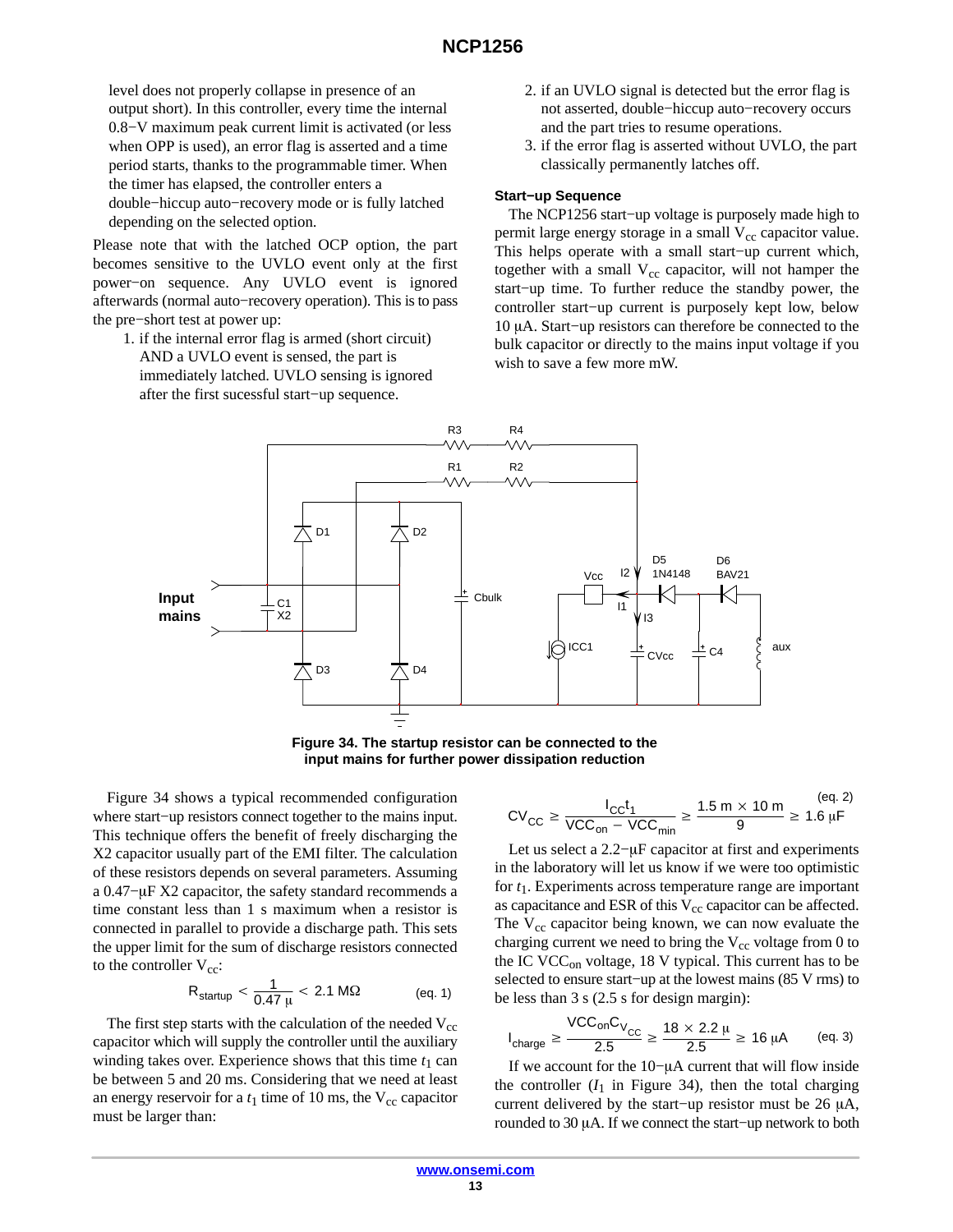<span id="page-13-0"></span>mains inputs (two half−wave connections then), half of the average current  $I_1$  is defined by:

$$
\frac{I_1}{2} = \frac{\frac{V_{ac,rms}\sqrt{2}}{\pi} - \text{VCC}_{on}}{R_{statup}}
$$
 (eq. 4)

To make sure this current is always greater than  $15 \mu A$ (half of the necessary 30–μA current), the minimum value for *Rstart−up* can be extracted:

$$
R_{start-up} \le \frac{\frac{V_{ac,rms}\sqrt{2}}{\pi} - VCC_{on}}{I_{CV_{cc},min}} \le \frac{\frac{85 \times 1.414}{\pi} - 18}{15 \,\mu} \le 1.3 M\Omega
$$

We could thus connect two resistors of  $1.3 \text{ M}\Omega$  (total 2.6)  $M\Omega$ ) across the line to a) power the IC at start up b) ensure X2 discharge when the user unplugs the adapter.

This calculation is purely theoretical, considering a constant charging current. In reality, the take over time at start up can be shorter (or longer!) and it can lead to a reduction of the V<sub>cc</sub> capacitor. This brings a decrease in the charging current and an increase of the start−up resistor, for the benefit of standby power. Laboratory experiments on the prototype are thus mandatory to fine tune the converter. If we chose the two 1–M $\Omega$  resistors as suggested by Equation 5, the dissipated power per resistance at high line amounts to:

$$
P_{R_{\text{startup,max}}} \approx \frac{V_{\text{ac,peak}}^2}{4R_{\text{start-up}}} = \frac{\left(230 \times \sqrt{2}\right)^2}{4 \times 1 \text{Meg}} = \frac{105 \text{kg}}{4 \text{Meg}} = 26 \text{mW}
$$

or a total of 52 mW.

Now that the first  $V_{cc}$  capacitor has been selected, we must ensure that the self−supply does not disappear in no−load conditions. In this mode, the skip−cycle can be so deep that refreshing pulses are likely to be widely spaced, inducing a large ripple on the  $V_{cc}$  capacitor. If this ripple is too large, chances exist to touch the  $VCC_{(min)}$  and reset the controller into a new start−up sequence. A solution is to grow this capacitor but it will obviously be detrimental to the start−up time. The option offered in Figure [34](#page-12-0) elegantly solves this potential issue by adding an extra capacitor on the auxiliary winding. However, this component is separated from the  $V_{cc}$ pin via a simple diode. You therefore have the ability to grow this capacitor as you need to ensure the self−supply of the controller without affecting the start−up time and standby power.

#### **Brown−Out Protection**

Brown−out (BO) is a means to protect the converter against an erratic behavior that can occur at the lowest input voltage level. By safely stopping the output pulses when the mains is below a predetermined value, the converter prevents thermal runaway, greatly improving its robustness. Brown−out protection is another way to avoid an erratic hiccup mode when too low an input voltage limits the power delivery. Some applications, such as printer power supplies, forbid this kind of operations and impose a clean stop. In that case, brown−out detection/protection is the way to go. Figure 35 shows a simplified version of what is implemented in the controller.



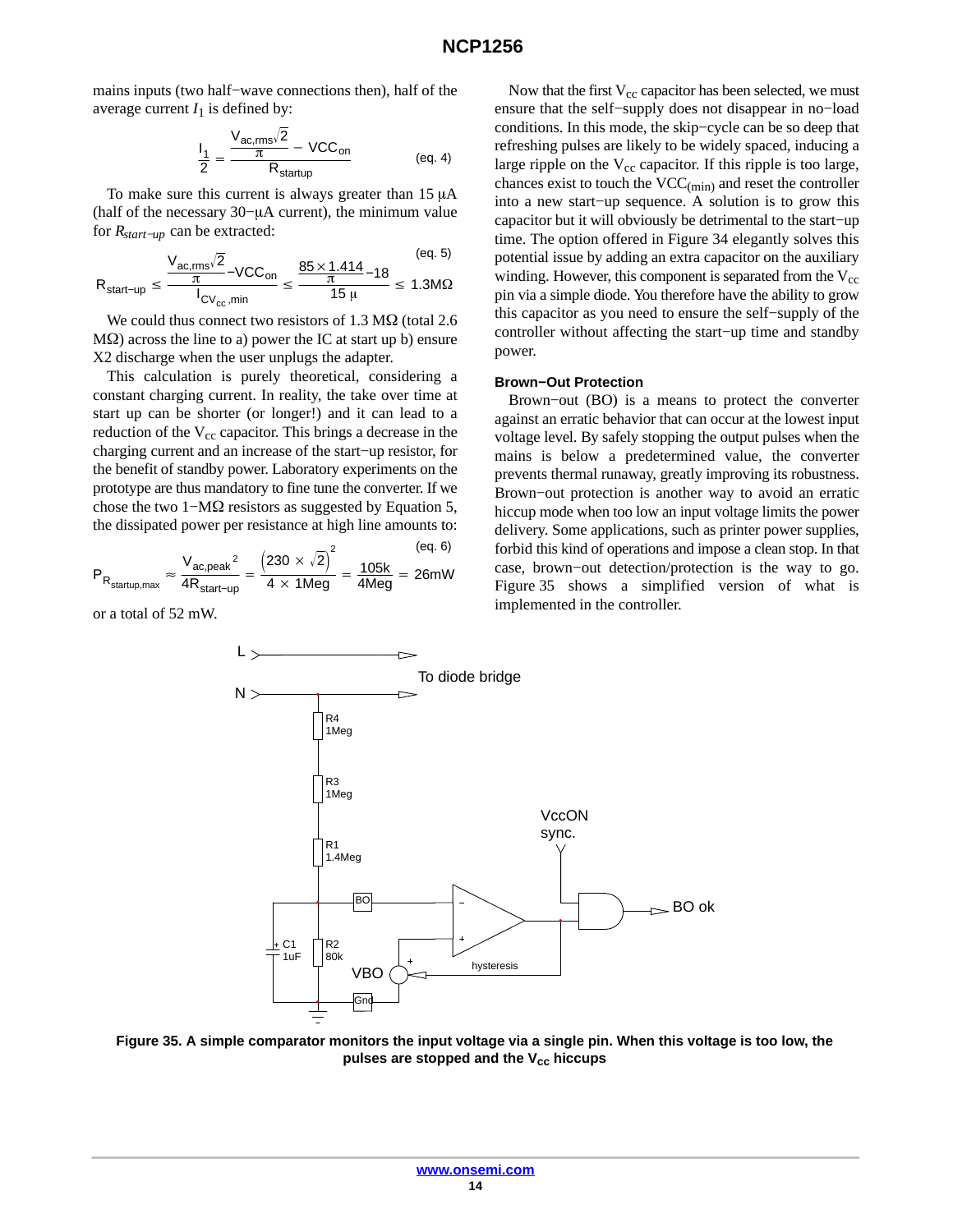To ensure a clean re−start, the BO information is only validated when  $V_{cc}$  reaches VCC<sub>ON</sub>. This ensures a fully–charged  $V_{cc}$  capacitor when the controller pulses again (fresh start up). An asynchronous BO−related re−start could induce aborted start–up sequences if the  $V_{cc}$  capacitor would be too close to the UVLO threshold.

From the above schematic, the calculation of the resistor is straightforward. We have connected the resistor to the input line and thus observe a single−wave signal peaking to Vin,peak. The average voltage seen on top of *R*4 in Figure [35](#page-13-0) is:

$$
V_{in,avg} = \frac{V_{in,peak}}{\pi}
$$
 (eq. 7)

Then, choose a bridge current compatible with the power consumption you can accept. If we chose  $10 \mu A$ , the pull−down resistor *R*2 calculation is straightforward:

$$
R_2 = \frac{V_{\text{BOn}}}{I_{\text{bridge}}} = \frac{0.8}{10 \,\mu} = 80 \,\text{k}\Omega \quad \text{(eq. 8)}
$$

Now suppose we want a typical turn−on voltage *Vturn−on* of 80 V rms. From the two above equations, we can calculate the value of the upper resistive string:

$$
R_{\text{upper}} = \frac{\left(\frac{V_{\text{turn-on}}/2}{\pi}\right) - V_{\text{BOn}}}{I_{\text{bridge}}} = \frac{\frac{80 \times 1.414}{3.14} - 0.8}{10 \,\mu} = 3.5 M\Omega
$$
 (eq. 9)

The hysteresis on the internal reference source is 140 mV typically. The ratio of the two voltages is 1.14. With the upper resistive network, the turn−off voltage can then easily be derived:

$$
V_{\text{turn-off}} = \frac{V_{\text{turn-on}}}{1.14} = \frac{80}{1.14} \approx 70 \text{ V} \qquad \text{(eq. 10)}
$$

A 1–µF capacitor is necessary to filter out the input ripple. Reducing its value, hence allowing more ripple, can help fine−tune the hysteresis, if necessary. A simulation has been run with an upper–side resistor of 3.7 M $\Omega$ , a lower–side resistor of 80 k $\Omega$  and a 1–µF filtering capacitor. The measured turn−on voltage is 80 V rms and the turn−off voltage is around 70 V rms.

Please check the demonstration board schematic in which the BO sensing is done in a slightly different way, capitalizing on the X2 discharge resistors. Be aware that BO test has to be carried without oscilloscope probes or any leakage path that could affect the high−impedance sensing.

When the controller senses a BO event, all pulses are immediately cut. The IC internal consumption brings  $V_{cc}$ down towards UVLO. When this level is reached, the controller goes back into low−consumption mode and lifts  $V_{cc}$  up again. At VCC<sub>ON</sub>, a check on the BO comparator is made: if the input level is correct, the part re−starts, if still too low, the part consumption brings  $V_{cc}$  down again. As a result, V<sub>cc</sub> operates in hiccup mode during a BO event.

The below figure describes the typical waveforms obtained at start−up and in operation. Please note the synchronization of the BO validation with the  $VCC<sub>ON</sub>$  point. This ensures a clean start−up sequence with a fully charged  $V_{cc}$  capacitor.



Figure 36. the brown–out recovery is always synchronized to the V<sub>cc</sub> signal: when it reaches VCC<sub>ON</sub>, the driver delivers the output pulses.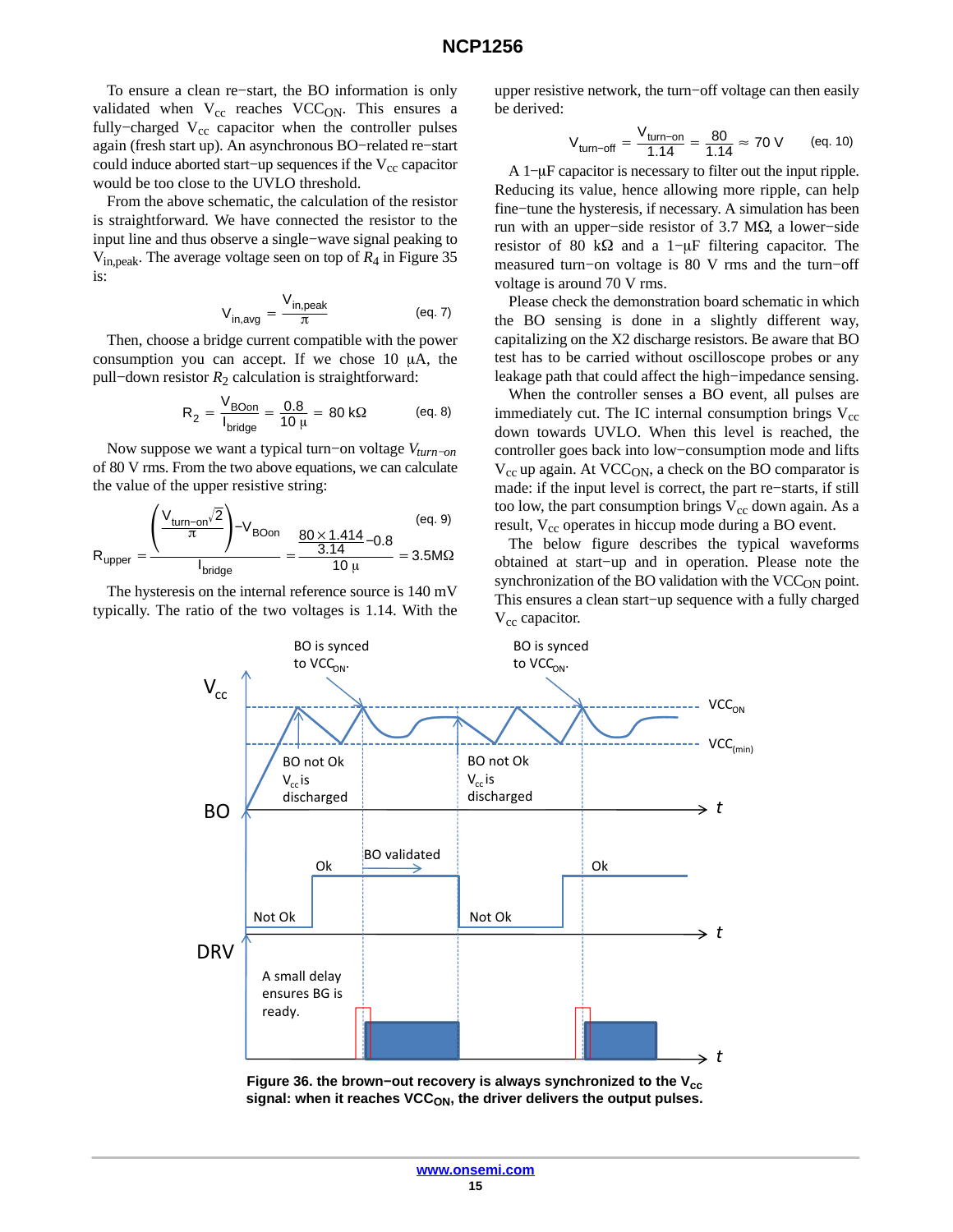Please note that the IC will restart immediately if the BO comparator sends the green light while  $V_{cc}$  is above  $VCC<sub>ON</sub>$ . In that case, as  $V<sub>cc</sub>$  is already high, there is no need to go through a fresh start−up sequence and the part can switch again.

#### **Over Power Protection**

Over Power Protection (OPP) is a known means to limit the output power excursion at high mains. Several elements such as propagation delays and operating mode explain why a converter operated at high line delivers more power than

at low line. NCP1256 senses the input voltage via a resistive network primarily used for brown−out protection. This line image is transformed into a current information further applied to the current sense pin (CS). A resistor placed in series from the sense resistor to the CS pin will create an offset voltage proportional to the input voltage variation. An added current sink will ensure a 0 OPP current at low line, leaving the converter power capability intact in the lowest operating voltage. Figure 37 presents the internal simplified architecture of this OPP circuitry.



**Figure 37. Over Power Protection is provided via the bulk voltage image present on Brown−Out pin**

We assume the brown−out network is tweaked so that a 80−V rms input voltage brings 0.8 V on the BO pin. This is the voltage at which the adapter will start working. The voltage will be transformed into a current by the OPPGM block. Its transconductance is  $115 \mu S$ , leading to a generated current of 92  $\mu$ A at a 0.8–V bias. However, there is an internal fixed current sink IOPPLL calibrated so that the net current flowing into  $R_{OPP}$  is 0 at this low-voltage input. It ensures an almost non−compensated converter at low line. Now, assume a 265−V input voltage, the BO level will be 2.65 V and will generate an offset current of  $185 \mu A$  as stated in the specs. In our design, as an example, say we need to reduce the maximum peak current setpoint by 250 mV to reduce the maximum power at the 265−V input. In that case, we will need to generate a 250-mV offset across R<sub>OPP</sub>. With a 185–µA current, R<sub>OPP</sub> should be equal to 230 m / 185 u = 1.35 kΩ. A small 100–220 pF capacitor closely connected between the CS and GND pins will form an effective noise

filter and will nicely improve the converter immunity to noise. Please note that the OPP current is clamped for a BO pin voltage greater than 2.65 V. Should you lift the pin above this voltage, there will be no increase of the OPP current and the current absorbed by the pin will increase as you approach the OVP level.

The offset voltage can affect the standby power performance by reducing the peak current setpoint in light−load conditions. For this reason, it is desirable to smoothly cancel its action as soon as frequency folback occurs. A typical curve variation is shown in Figure [38](#page-16-0). At low power, below the frequency folback starting point, 100% of the OPP current is internally absorbed and no offset is created through the CS pin. When feedback increases again and reaches the frequency foldback point, as the frequency goes up, OPP starts to build up and reaches its full value at  $V_{\text{foldF}} + 0.7$  V.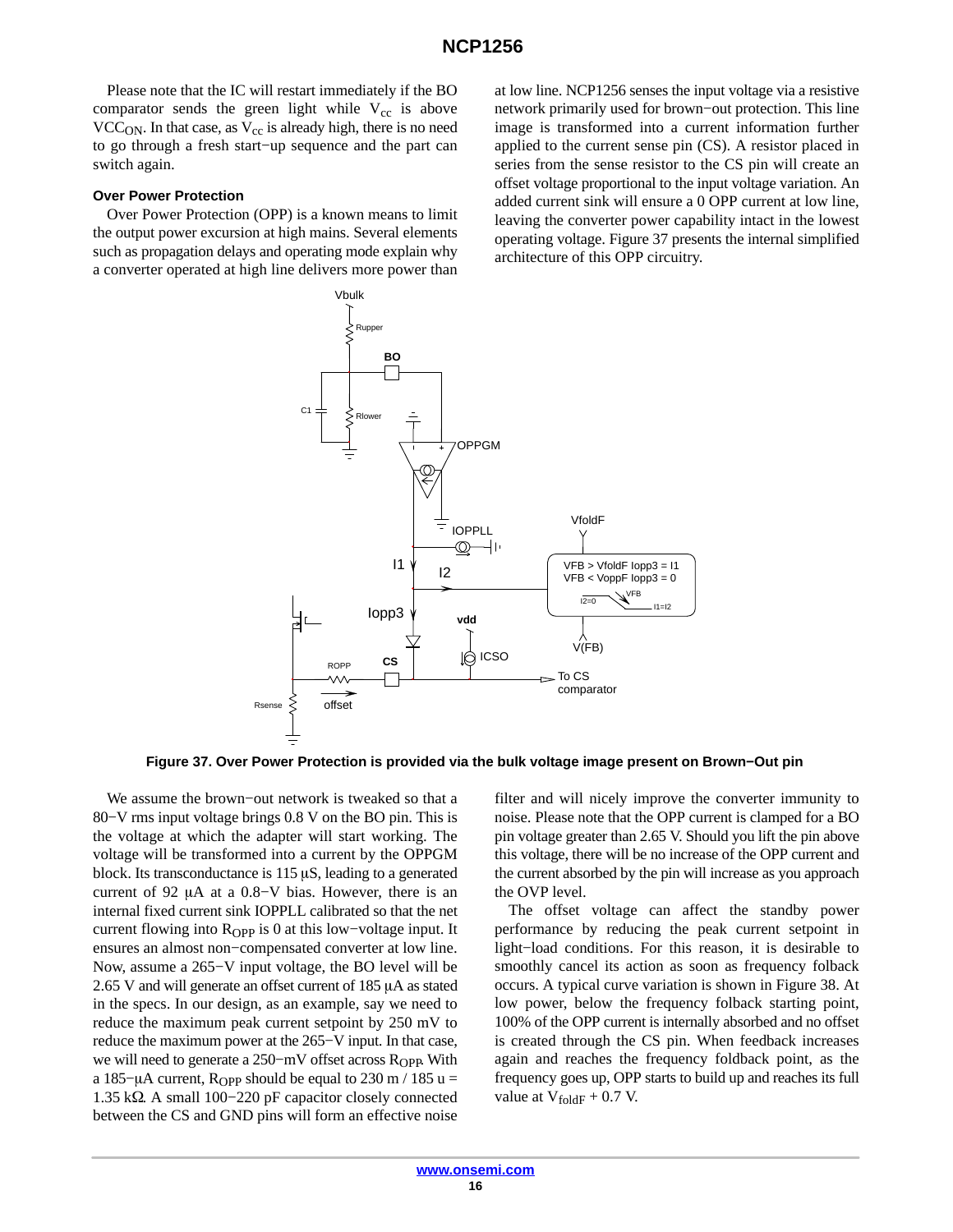<span id="page-16-0"></span>

#### **Latch on Brown−Out Input**

It is possible to latch the controller if an external event brings the BO input above  $V<sub>latch1</sub>$  for four consecutive clock cycles. The simplified internal circuitry appear in Figure 39 where OVP is triggered from the secondary side via a dedicated optocoupler. To improve the controller noise immunity, a circuit made of an active Zener diode and a series resistor reduce the pin impedance as the voltage starts to increase above 3.3 V. More current is thus needed to actually trigger the internal latch. The example shows how an external event (an OVP in the secondary side for instance) can trip the latch.  $R_5$  ensures enough bias circulates in the optocoupler while *D*2 isolates the circuit from the high− impedance BO bridge. As the voltage on the BO pin starts increasing beyond 3.3 V, more current is drawn on the optocoupler ( $R_{dBO}$  is 1 k $\Omega$  typically) and when the BO voltage touches the 4.5−V trip point, the circuit latches off after 4 consecutive clock cycles. If the OVP assertion disappears before the counter counts to 4, a counter reset occurs.

A primary−side version of the above circuit can be implemented with the help of a single Zener diode as shown in Figure [40.](#page-17-0) The Zener will lift the BO pin when the feedback loop is lost and will latch the part immediately.

In latch–off mode, the  $V_{cc}$  keeps hiccupping for ever between  $\text{VCC}_{\text{ON}}$  and  $\text{VCC}_{\text{(min)}}$  while the drive output is cut. To reset the latch, either cycle the input voltage so that the BO pin passes below  $V_{\text{BOoff}}$  or unplug the adapter until the controller  $V_{cc}$  goes below VCC<sub>reset</sub>. In either case, the controller will resume via a fresh start−up sequence.

With the E version, the current clamp is removed and the fault is auto−recovery for ac line OVP implementation. You can design in two different ways:

- 1. You select the ac line OVP and then have a corresponding BO on: assume you design the sensing network to have 4.5 V for 320 Vrms, then, the BO on is 320 x  $0.8/4.5 = 57$  Vrms.
- 2. You select the BO on voltage and have a corresponding ac line OVP: assume a turn on voltage of 60 Vrms, then the ac line OVP voltage is set to 60 x  $4.5/0.8 = 337$  Vrms.



**Figure 39. The circuit can easily be latched via a dedicated optocoupler observing the secondary side voltage**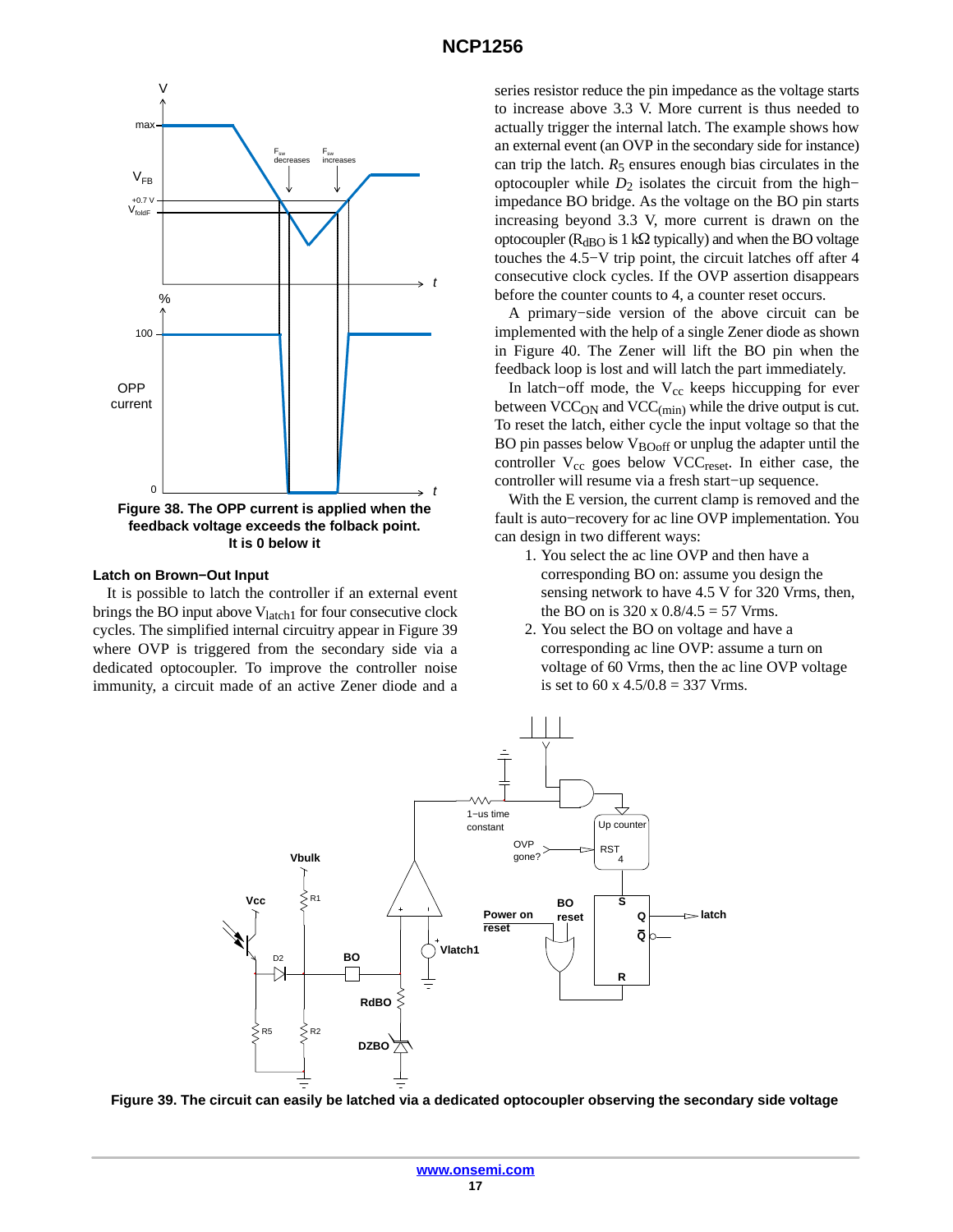<span id="page-17-0"></span>

Figure 40. A simple Zener diode  $(D_4)$  can also be wired on the BO pin, latching off the part in case V<sub>cc</sub> runs **away (if the secondary−side LED is shorted for instance). Make sure** *R***3,** *R***4,** *R***<sup>5</sup>** *D***3,** *D***4 and** *C***3 are closely located to the controller**

#### **Auto−Recovery Short−Circuit Protection**

In case of output short−circuit or if the power supply experiences a severe overloading situation, an internal error flag is raised and starts a countdown timer. The flag is raised at the first maximum peak current event. If the flag is asserted longer than its programmed value (70 ms typical), the driving pulses are stopped and  $V_{cc}$  falls down as the auxiliary pulses are missing.  $V_{cc}$  fall out is ensured by the part natural consumption in this mode which is around 400  $\mu$ A. To ensure V<sub>cc</sub> hiccup and thus autorecovery, the start–up current must always be less than these 400 μA otherwise recovery will be lost. Timer reset occurs when 8 successive resets coming from the feedback back into regulation. When the  $V_{cc}$  level crosses  $VCC_{(min)}$ , the controller consumption is down to a few  $\mu$ A and the V<sub>cc</sub> slowly builds up again thanks to the resistive starting network. When  $V_{cc}$  reaches VCC<sub>ON</sub>, the controller purposely ignores the re−start and waits for another  $V_{cc}$ cycle: this is the so−called double hiccup. By lowering the duty ratio in fault condition, it naturally reduces the average input power and the rms current in the output cable. Illustration of such principle appears in Figure 41. Please note that soft−start is activated upon re−start attempt.



**Figure 41. An auto−recovery hiccup mode is entered in case a faulty event longer than 70 ms is acknowledged by the controller**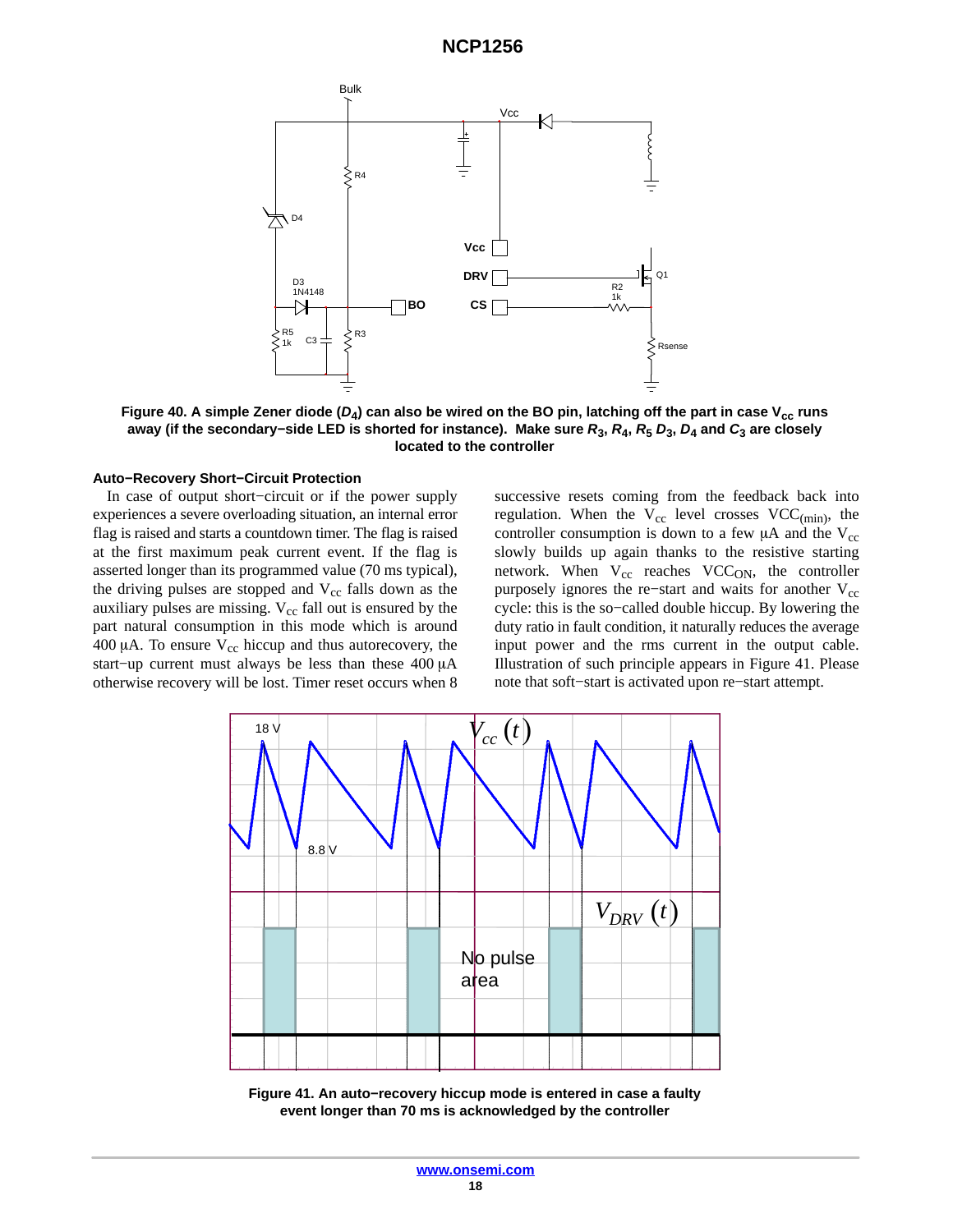The double hiccup is operating regardless of the brown−out level. However, when the internal comparator toggles indicating that the controller recovers from a brown−out situation (the input line was ok, then too low and back again to normal), the double hiccup is interrupted and the controller re–starts to the next available  $V_{cc}$  peak. Figure 42 displays the resulting waveform: the controller is protecting the converter against an overload. The mains suddenly went down, and then back again at a normal level. Right at this moment, the double hiccup logic receives a reset signal and ignores the next hiccup to immediately initiate a re−start signal.



**Figure 42. The hiccup latch is reset when a brown−out transition is detected to shorten the re−start time**

#### **Latched Short Circuit Protection with Pre Short**

In some applications, the controller must be fully latched in case of an output short circuit presence. In that case, you would select options A in the controller list. When the error flag is asserted, meaning the controller is asked to deliver its full peak current, upon timer completion, the controller latches off: all pulses are immediately stopped and  $V_{cc}$ hiccups between the two levels,  $VCC<sub>ON</sub>$  and  $VCC<sub>(min)</sub>$ . However, in presence of a small  $V_{cc}$  capacitor, it can very well be the case where the stored energy does not give enough time to let the timer elapse before  $V_{cc}$  touches UVLO. When this happens, the latch is not acknowledged since the timer countdown has been prematurely aborted. To

avoid this problem, NCP1256 (with latched−OCP option) combines the error flag assertion together with the UVLO flag to confirm a pre−short situation: upon start up, as maximum power is asked to increase  $V_{\text{out}}$ , the error flag is temporarily raised until regulation is met. If during the time the flag is raised an UVLO event is detected, the part latches off immediately. When latched,  $V_{cc}$  hiccups between the two levels, VCC<sub>ON</sub> and VCC<sub>(min)</sub> until a reset occurs (Brown–out event or V<sub>cc</sub> cycled down below VCC<sub>reset</sub>). In normal operation, if a UVLO event is detected for any reason while the error flag is not asserted, the controller will naturally resume operations in a double hiccup mode. Details of this behavior are given in Figure [43.](#page-19-0)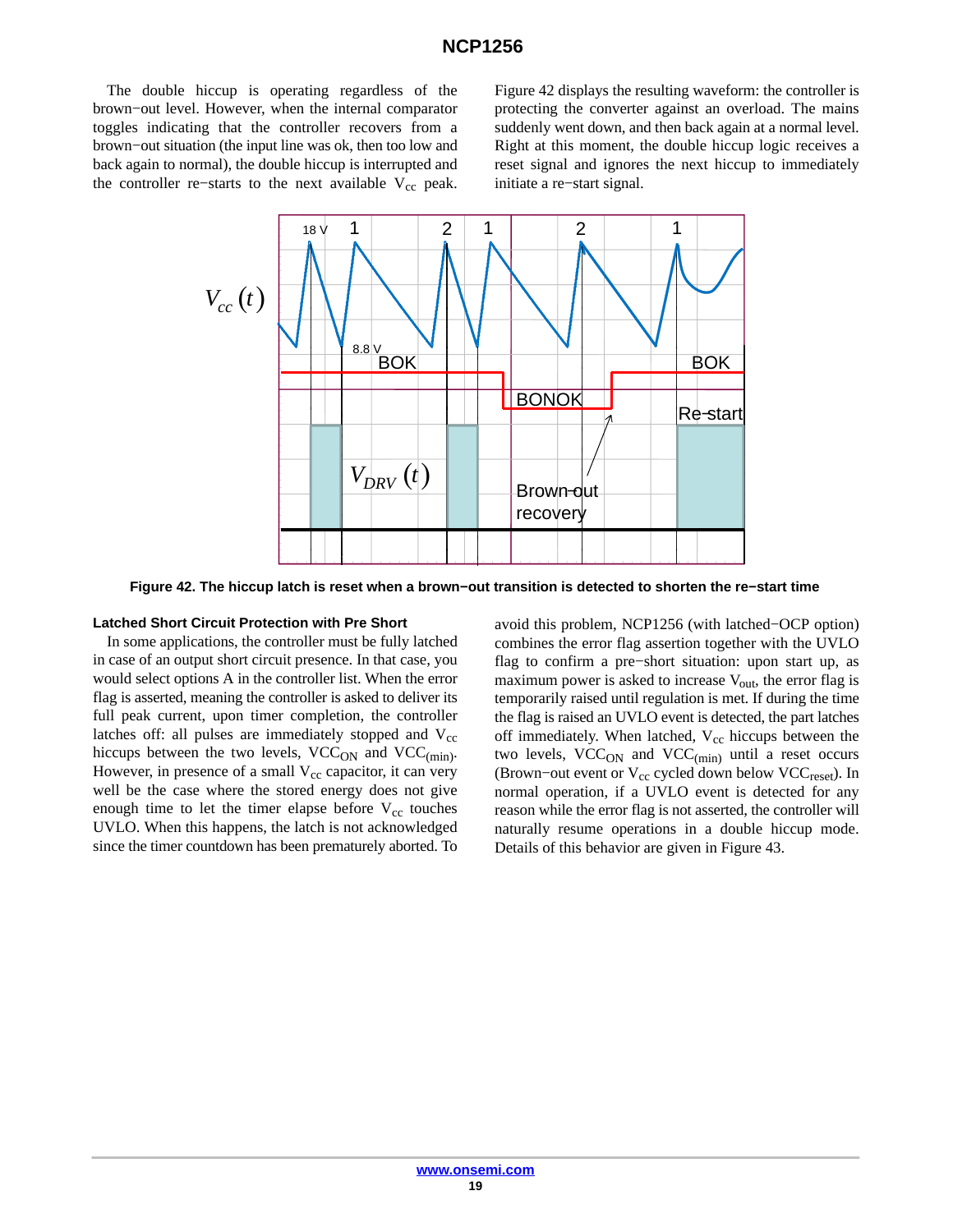<span id="page-19-0"></span>

**Figure 43. In case a UVLO event is sensed while the error flag is asserted, full latch occurs**

UVLO latch is made available solely during the start−up sequence. When the power supply starts−up, the loop is open and asks for maximum peak current. The internal fault flag is armed and the fault timer counts down. If an UVLO event occurs during this time, the part immediately latches off. If no UVLO occurs, once the output voltage has reached regulation, the internal error flag is released and the latch authorizing UVLO detections is reset: any new UVLO events will simply be ignored. In the latched−OCP version, UVLO test is available at the first power up, when recovering from a brown−out episode or while the part operates in hiccup mode.



**Figure 44. In case a UVLO event is sensed while the error flag is asserted, full latch occurs. UVLO observation disappears if regulation is successful after the first start−up sequence.**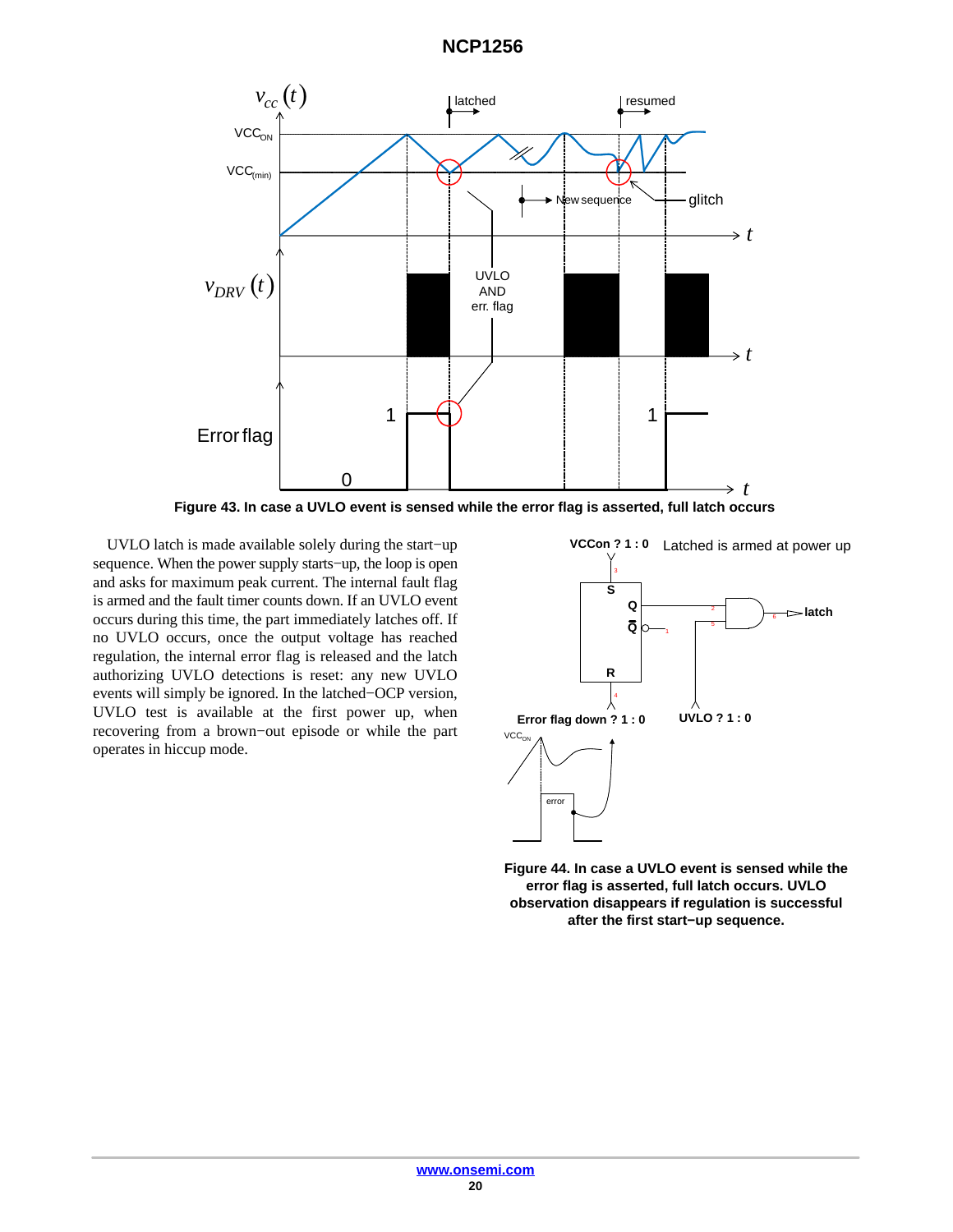### **Frequency Foldback**

The reduction of no−load standby power associated with the need for improving the efficiency, requires a change in the traditional fixed−frequency type of operation. This controller implements a switching frequency foldback when the feedback voltage passes below a certain level,  $V_{fold}$ , set at 1.5 V. At this point, the oscillator turns into a Voltage−Controlled Oscillator (VCO) and reduces switching frequency down to a feedback voltage of 1.2 V where switching frequency is 26 kHz typically. Below 1.2 V, the frequency is fixed and cannot go further down. The peak current setpoint is free to follow the feedback voltage from 2.4 V (full power) down to 0.75 V. At 0.75 V, as both frequency and peak current are frozen (250 mV or ≈31% of the maximum 0.8−V setpoint) the only way to further reduce the transmitted power is to enter skip cycle and chop the switching pattern. This is what happens when the feedback voltage drops below 0.6 V typically. Figure 45 depicts the adopted scheme for the part.







**Figure 46. Another look at the relationship between feeback and current setpoint while in frequency reduction mode.**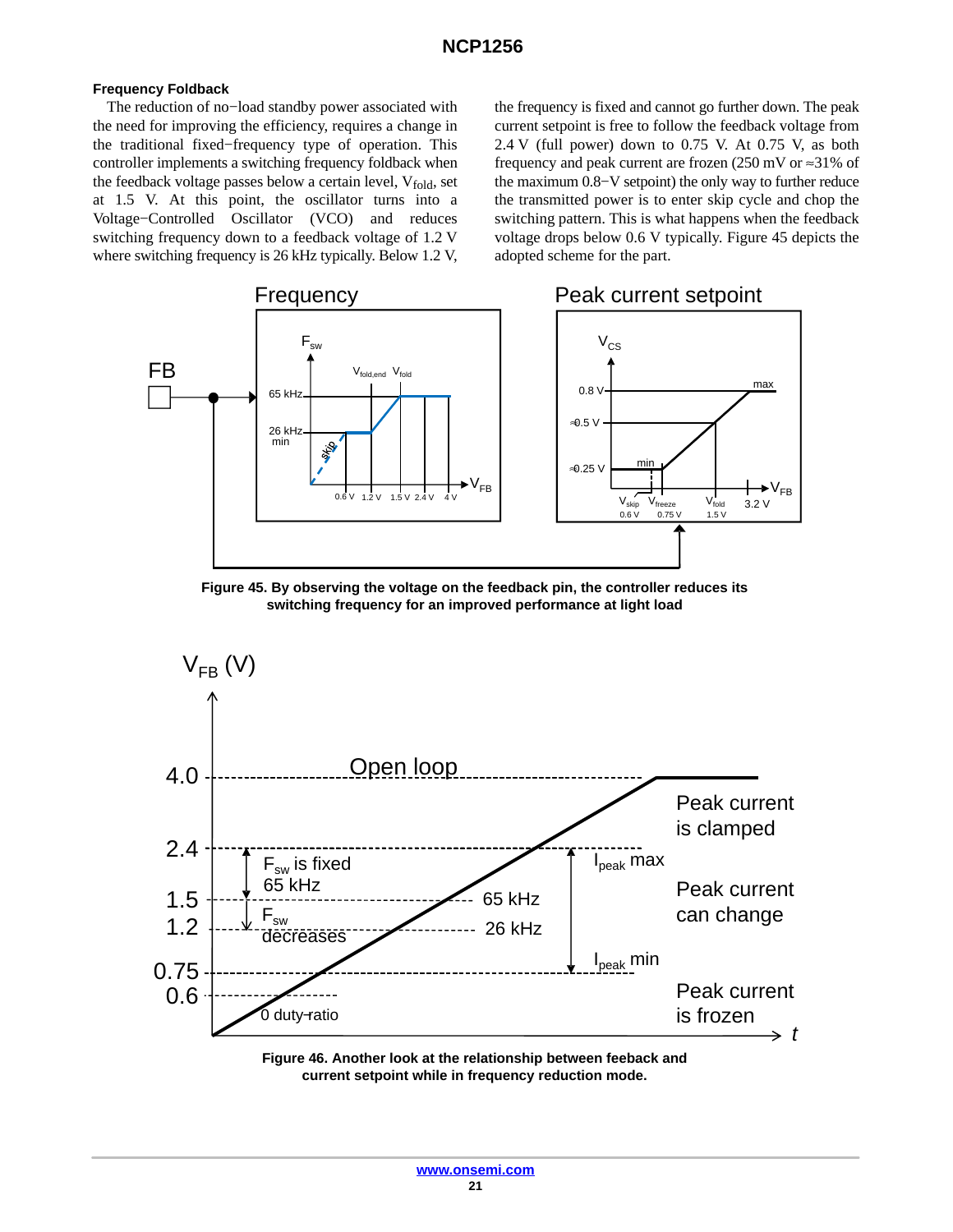#### **Slope Compensation**

Slope compensation is a known means to fight sub−harmonic oscillations in peak−current mode controlled power converters (flyback in our case). By adding an artificial ramp to the current sense information or subtracting it from the feedback voltage, you implement slope compensation. How much compensation do you need? The simplest way is to consider the primary−side inductor downslope and apply 50% of its value for slope compensation. For instance, assume a 65−kHz/19−V output flyback converter whose transformer turns ratio 1:*N* is 1:0.25. The primary inductor is  $600 \mu$ H. As such, assuming a 1−V forward drop of the output rectifier, the downslope is evaluated to

$$
S_{\text{off}} = \frac{V_{\text{out}} + V_f}{NL_p} = \frac{19 + 1}{0.25 \times 600\mu} = 133 \text{kA/s or } 133 \text{mA/}\mu\text{s}
$$

If we have a 0.33– $\Omega$  sense resistor, then the current downslope turns into a voltage downslope whose value is simply

$$
S'_{off} = S_{off}R_{sense} = 133 \text{ k} \times 0.33 \approx 44 \text{ mV/}\mu\text{s} \quad \text{(eq. 12)}
$$

50% of this value is 22 mV/ $\mu$ s. The internal slope compensation level is typically 30 mV/µs (for the 65-kHz version) so it will nicely compensate this design example. What if my converter is under−compensated? You can still add compensation ramp via a simple *RC* arrangement showed in Figure 47. Please look at AND8029 available from [www.onsemi.com](http://www.onsemi.com) regarding calculation details of this configuration.



**Figure 47. An easy means to add more slope compensation is by using an extra** *RC* **network building a ramp from the drive signal**

#### **Latching off the Controller**

The part offers a dedicated latch input via the BO pin but also through the CS pin. However, latch through the CS pin is only possible if a fault voltage is applied during the off time. If we would apply the voltage during the on time, let  $\Box$ s say by connecting a Zener diode from the auxiliary  $V_{cc}$  to the CS pin, then peak current reduction would occur as the Zener conducts and a kind of primary−regulated converter would be built. We could not latch off the part. Now, if we use the dynamic voltage present on the auxiliary winding during the off time only, we do not bias the CS pin during the on time and operations are not disturbed. In Figure 48 example, it is possible to realize overtemperature protection without using a single active element. As the auxiliary voltage is positive during the off−time duration, we can use this voltage and scale it down on the CS pin via a dedicated NTC. The series diode blocks when the auxiliary jumps negative at turn on. We recommend using a fast diode with a small junction capacitance. A BAV21 perfectly fits the bill. As temperature increases, the CS pin bias goes up during the off time, cycle by cycle. When it reaches the latch level of typically 1.5 V more than 4 consecutive clock cycles, the part fully latches off.

When latched,  $V_{cc}$  hiccups between the two levels, VCCON and VCC(min) until a reset occurs (Brown−out event or V<sub>cc</sub> cycled down below VCC<sub>reset</sub>).



**Figure 48. A simple NTC wired between the auxiliary winding and the CS pin is enough to implement a precise overtemperature protection**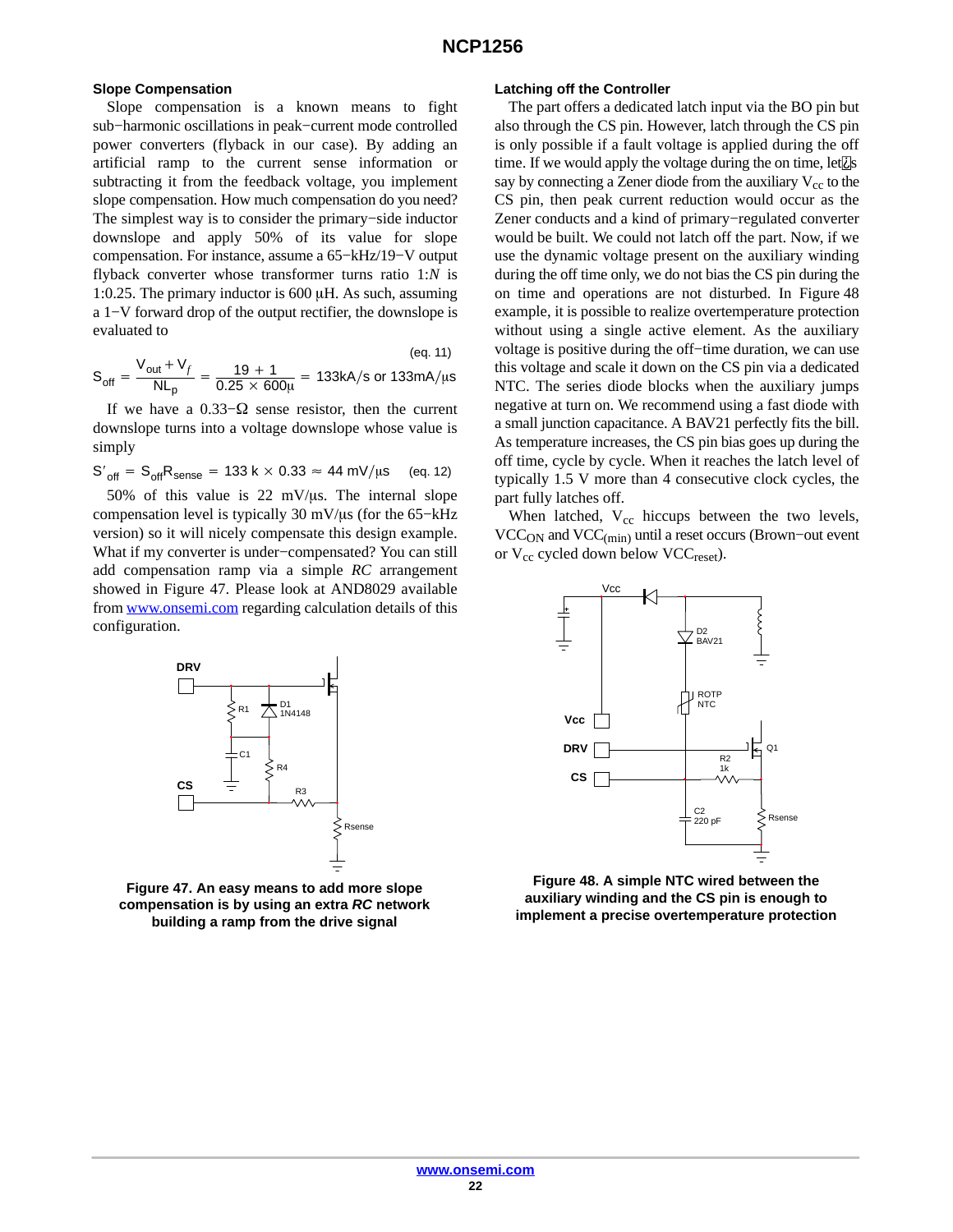<span id="page-22-0"></span>

**Figure 49. Typical waveforms on the CS pin with a controller almos latching off (off voltage close to 1.5 V in these shots). Left condition is light−load DCM while the right one is operating in CCM at nominal load.**

A more comprehensive circuits allows a combined action from an overtemperature event and an overvoltage on the auxiliary  $V_{cc}$  (or directly via the auxiliary plateau).



### Latching off with the V<sub>cc</sub> pin

The NCP1256 hosts a dedicated comparator on the  $V_{cc}$ pin. When the voltage on this pin exceeds 26 V typically for more than  $20 \mu s$ , a signal is sent to the internal latch and the controller immediately stops the driving pulses while remaining in a lockout state. The part can be reset by cycling down its  $V_{cc}$ , for instance by pulling off the power plug but also if a brown−out recovery is sensed by the controller. This technique offers a simple and cheap means to protect the converter against optocoupler failures.

**Figure 50. Adding a small PNP bipolar transistor helps combine both faulty events (OTP and OVP) on the CS pin input.**

#### **ORDERING INFORMATION**

| <b>Controller</b> | Marking | Frequency | <b>OCP</b>    | OVP on BO     | <b>OVP/OTP</b><br>CS | <b>OVP</b><br>$V_{cc}$ |
|-------------------|---------|-----------|---------------|---------------|----------------------|------------------------|
| NCP1256ASN65T1G   | 6AA     | 65 kHz    | Latched       | Latched       | Latched              | Latched                |
| NCP1256BSN65T1G   | 62A     | 65 kHz    | Auto-recovery | Latched       | Latched              | Latched                |
| NCP1256ASN100T1G  | 6A2     | $100$ kHz | Latched       | Latched       | Latched              | Latched                |
| NCP1256BSN100T1G  | 622     | $100$ kHz | Auto-recovery | Latched       | Latched              | Latched                |
| NCP1256ESN65T1G   | 6EA     | 65 kHz    | Auto-recovery | Auto-recovery | Auto-recovery        | Auto-recovery          |